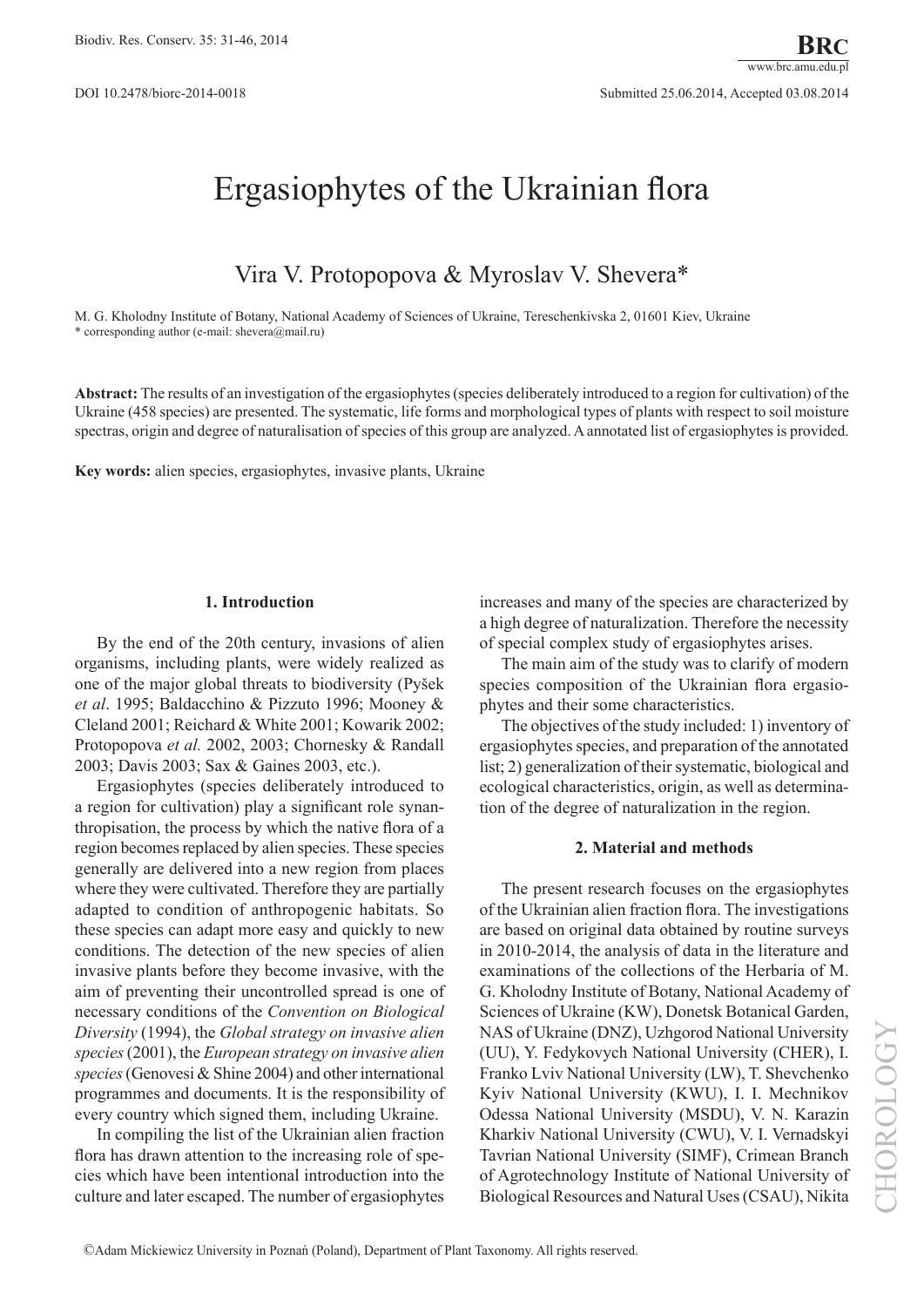Botanical Garden-National Science Centre, Ukrainian Agricultural Academy of Sciences (YALT).

Comparative morphological and geographical methods were used in the present investigations. Taxonomic structure (according to Tolmachev 1974), life forms (according to Serebryakov 1962), and morphological types of plants with respect to soil moisture (according to Didukh 2000) of the ergasiophytes were analysed. Characteristics of area species prepared according to Flora of European part of USSR and Flora of Eastern Europe (Fedorov 1974-1987; Tzvelev 1989-1994, 1996-2004). The classification of alien plants proposed by Kornaś and modified by Protopopova (1991) and Moysiyenko (1999) was used, e.g. 'agrio-epoecophyte' – species which fully naturalized in anthropogenic, semi-natural and natural plant communities. Invasive and transformer groups determined according Richardson *et al*. (2000). The species names are given according to Mosyakin & Fedoronchuk (1999).

#### **3. Results**

Studies of alien plants over 25 year period testified that the process of synanthropisation of the floras of natural zones (Forest, Forest-Steppe, and Steppe and their divisions) and in the Ukrainian flora in general has been constantly progressing. We can observe clear tendencies for the number of alien species to increase, the growth of both 'naturalised' or 'stable' (agriophytes, agrio-epoecophytes, epoecophytes, colonophytes) and 'unstable' (ephemerophytes, ergasiophygophytes) components of the alien fraction of the flora, growing rates of immigration and dispersal, an increasing number and scope of invasions of certain invasive species (Protopopova *et al.* 2002, 2003).

The ergasiophyte group of the Ukraine, according to our data, is represented by at least 458 species of

vascular plants from 297 genera and 92 families (see Appendix 1), or 46.3% of the alien fraction flora and 7.5% of total number of the Ukrainian flora. Tendency of increasing number of the Ukrainian alien fraction flora (black line) and ergasiophytes group species (gray line) during 150 years is presented on Fig. 1.

The taxonomic spectrum of leading places of ergasiophytes of the Ukrainie includes 12 families: Asteraceae (59 sp.), Rosaceae (36), Fabaceae (34), Brassicaceae and Poaceae (24 each), Apiaceae (16) Lamiaceae (14), Solanaceae (13), Caryophyllaceae (12), Polygonaceae (10), Chenopodiaceae and Malvaceae (9 each). These leading families comprise 260 species or 56.8% of the total. Three of leading families comprise 130 species or 28.6%. Other families contain from eight to one species, including 28 families which are presented only one or two species. The taxonomic spectrum of the leading families of ergasiophytes differs from the general spectra of the Ukrainian alien fraction flora as does the relative position of the families (excluding Asteraceae) and the presence of new ones (Rosaceae, Solanaceae, Polygonaceae).

The taxonomic spectrum of the leading genera of studied group is not clearly expressed. The largest number of species (7) are from the genus *Helianthus* L. The genera *Opuntia* Mill. and *Symphyotrichum* Nees include six species each; *Acer* L., *Allium* L., *Amaranthus* L. and *Brassica* L. – five species each; *Datura* L., *Juglans* L., *Lonicera* L., *Populus* L., *Prunus* L. *Pyrethrum* Zinn, *Rosa* L., *Spiraea* L., *Trifolium* L. and *Vitis* L. – four species each; 26 genera include three species each, 40 genera – two species each, and 214 – only one species each.

In the spectra of life forms of species of ergasiophytes of Ukraine (Fig. 2), as in the alien fraction flora, annuals prevail (142 sp. or 31%), but their participation percentage is lower. The second position is occupied by



**Fig. 1.** Dynamics of the number of the Ukrainian alien fraction flora species (black line) and the Ukrainian ergasiophytes (gray line)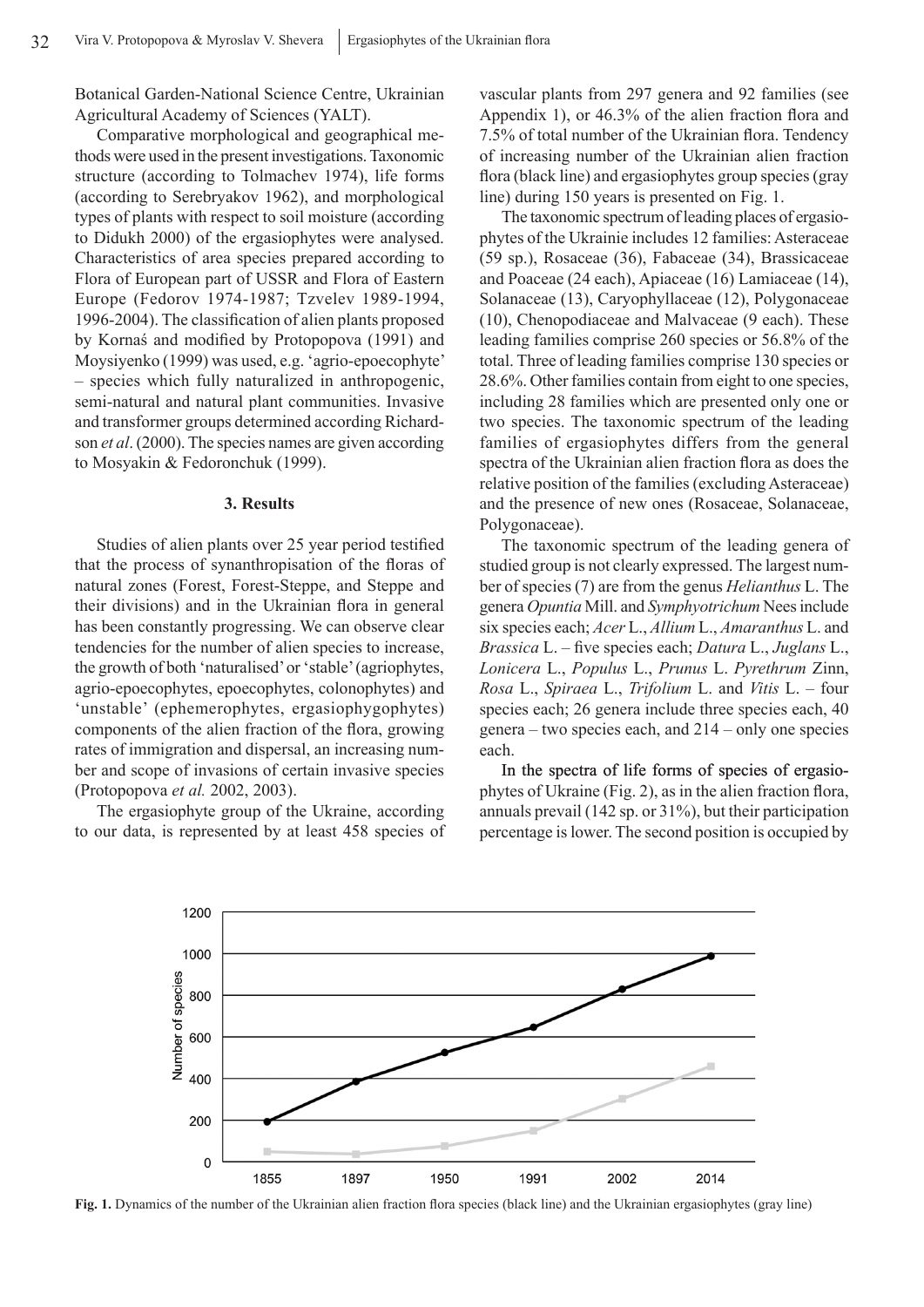

**Fig. 2.** Spectrum of life form of species of ergasiophytes of the Ukrainian flora

herbaceous perennials (134 or 29.3%). A pecularity of the spectra is the high participation of the shrubs and trees, among them there are 58 shrubs, 51 trees, 23 shrub or tree, 2 semishrubs (in total 133 species or 29.3%). Other groups do not include numerous species and are represented by from three to one species.

Among the ergasiophyte species of the Ukrainian flora with respect to soil moisture (Fig. 3) xero-mesophytes prevail (196 species or 42.8%). The second position occupied mesophytes (176 or 38.4%), the next position – meso-xerophytes (41 or 8.9%) and xerophytes (31 or 6.7%). The other groups, hydrophytes, hygrophytes, hygro-mesophytes and hydro-mesophytes, are unnumerous and presented from six to one species.

The species of ergasiophytes of the Ukrainian flora e vary in origin. With regard to their primary area of origin (Fedorov 1974-1987; Tzvelev 1989-1994, 1996- 2004) ergasiophytes are divided into a number of types. The basis for this group is presented by origin from North America (105 species), the Mediterranean (85),



**Fig.** 3**.** Spectrum of the morphological types of plants with respect to soil moisture of species of of ergasiophytes of the Ukrainian flora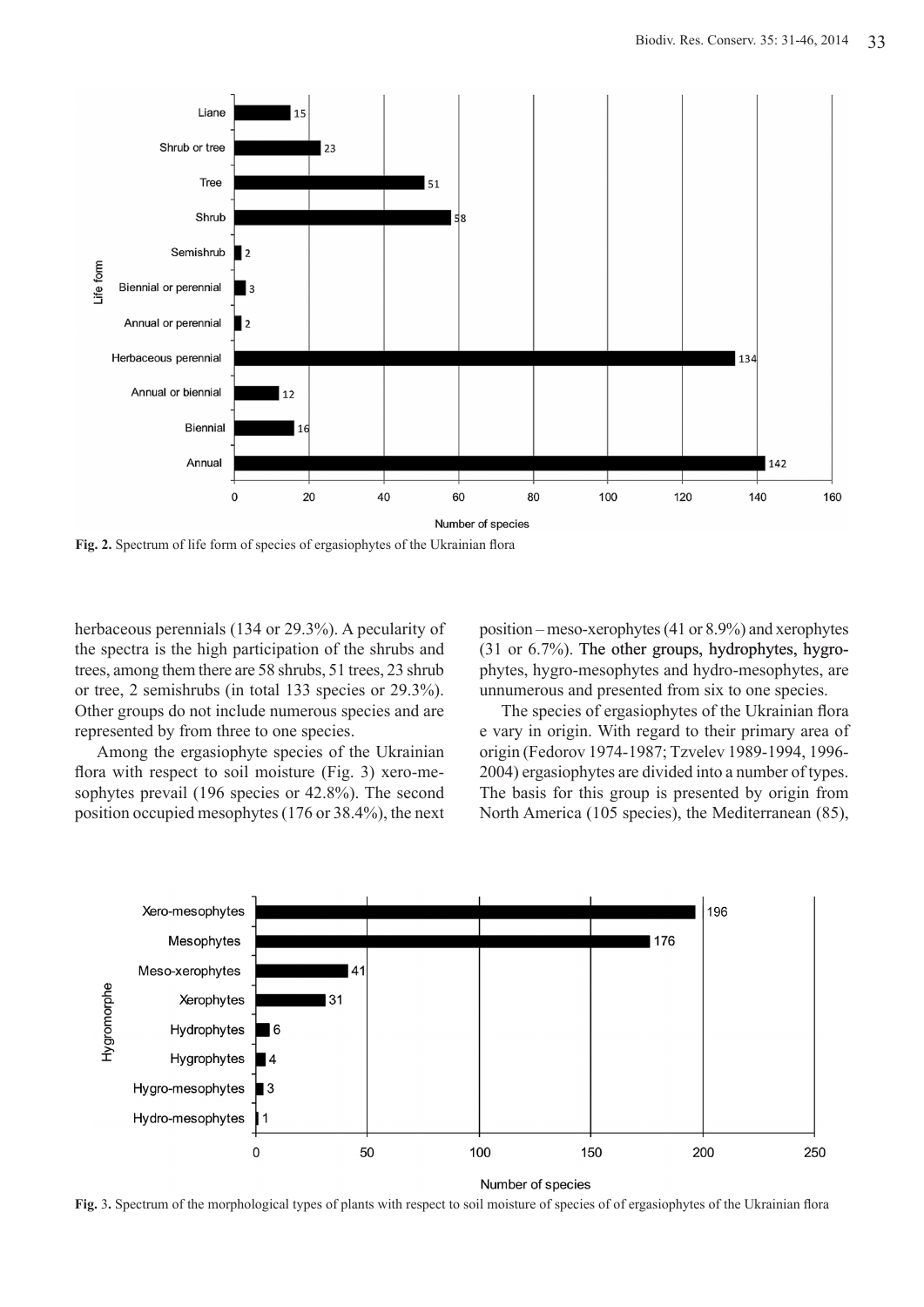East Asia and Asia (26 each). The next large groups are South American (16), South European (15), Caucasic (13), West Mediterranean (11) and West European (10) in origin. The group of hybrid origin is represented by 16 species. Other groups do not include numerous species and are represented by from nine to one species, including 27 types of area and subdivision which consist one species only.

With respect to the time of immigration, the species of ergasiophytes of Ukrainian flora are divided in to archaeophytes (9 species) and kenophytes (449). Some species have a different status in different natural zones of Ukraine, e.g. the species *Acer tataricum* L. which is native in Forest-Steppe zones or *Rubus idaeus* L., native in Forest zones, are kenophytes in Crimea.

With regard to their degree of naturalization, the species of ergasiophytes of the Ukrainian flora may be divided into the 7 groups. e.g. agriophytes (27), agrioepoecophytes (21), agrio-colonophytes (1), epoecophytes (22), colonophytes (66), ephemerophytes (43) and ergasiophygophytes (278). The degree of naturalization of numerous species differs in the various botanical and geographical regions of the Ukraine, e.g., *Antirrhinum majus* L. is an ergasiophygophyte in major of regions of Ukraine and an agriophyte in Crimea.

The extent of distribution of species of ergasiophytes varies. The distribution of a large part of the ephemerophytes and ergasiophygophytes has a pattern of a single or a few localities; some of them however were cultivated over a long period of time and are very common and sporadically distributed throughout the territory of the Ukraine. The majority of epoecophytes and colonophytes are distributed in more than three botanical and geographical regions of the Ukraine. Agriophytes are a component of plant communities in one or two regions. A tendency to active spread is most evident for agrio-epoecophytes and epoecophytes. The distribution of agriophytes is limited by the presence of corresponding plant communities susceptible to invasion. Thus, from the 458 species of ergasiophytes 137 or 29.9% were considered to be completely naturalized. Among them we have identified 31 species or 6.7% which may be defined as invasive, including 17 species or 3.7% transformers.

The cultivation of plants in Ukraine has an ancient history. The primary centres of cultivation were the monasteries which cultivated mainly medicinal plants, later apothecary gardens and private parks where numerous ornamental plants were planted. One of the first botanical gardens were created in Lubny (1721), Kharkiv (1804), Kremenets (1806), Nikita (1812), Odesa and Nizhyn (1820). Some alien species which were cultivated there now are widely distributed in Ukraine, e.g. Су*claсhaena хаnthiifolia* (Nutt.) Fresen. (from Kiev University Botanical Garden), *Ailanthus altissima* (Mill.) Swingle and *Bupleurum fruticosum* L. (from Nikita Botanical Garden, Crimea), *Acer negundo*

L. and *Ailanthus altissima* (from Osnovyanskyi, modern Krasnokutskyi, Park, near Kharkiv), *Robinia pseudoacacia* L. (from Odesa and Kharkiv Botanical Gardens), *Abutilon theophrasti* Medik. (from Lubny Botanical Garden, Poltava Reg.), etc. In the 20<sup>th</sup> century an essential role in the cultivation of new plants for agricultural and technical purposes was taken up by Experimental Stations (Kharkiv, Poltava, Lubny, Maslivka, etc.). In recent years the uncontrolled import of wide range of ornamental and vegetable plants seed has been observed.

We have attempted to reconstruct the main stages of naturalization of some ergasiophytes (Table 1).

For the most part of this group, data about their first cultivation are absent. The literature (Palimpsestov 1855; Protopopova 1973; Vynogradova *et al.* 2010; Mayorov *et al.* 2012, etc.), Herbaria matherials, and original data concerning the naturalization of transformer species shows that the period from the first note as escaped plants to their expansion is from over 20 years to 100 or more, e.g. *Impatiens parviflora* DC. was known in cultivation in Ukraine from 1871 in Lviv gardens and parks, and from 1895 – in Dublyany park (Lviv Region). About 40 years later (1908) the first escaped plants of this species were noted in the Lviv area and in the Сarpathians. The active distribution of this species was beginning 50 years ago and continues at present. In Europe as a whole, this period has lasted 50 years longer. Now in Polissya (the Forest zone) the species has been noted in plant communities of the *Querco-Fagetea*  Br.-Bl. et Vlieg. 1937, *Robinietea* Jurko ex Hadač et Sofron 1980 and *Galio-Urticetea* Pass. 1967 em. Kopecky 1969 classes (Lukash 2008), and in Forest-Steppe zones of the *Alnetea glutinosae* Br.-Bl. et R. Tx. 1943 class also (Kaniv State Reserve) and in Bukovyna Cis-Carpathian in *Epilobietea angustifolii* Tx. et Prsg. ex von Rochow 1951, *Artemisietea vulgaris* Lohm., Prsg et R. Tx. in R. Tx. 1950, *Polygono-Poetea annuae* Rivas-Mart. 1975, and *Galio-Urticetea*, and in *Querco-Fagetea, Robinietea* classes (Protopopova *et al*. 2010). A similar situation has been observed for *Impatiens glandulifera*  Royle. Presently this species in Polissya is a component of plant communities of the *Phragmito-Magnocaricetea* Klika in Klika et Novak 1941, *Molinio-Arrhenatheretea*  R. Tx. 1937, *Alnetea glutinosae*, *Bidentea tripartiti* R. Tx., Lohm. et Prsg 1950 classes. In *Echinocystis lobata* (Michx.) Torr. & A. Gray the period of adaptation was about 40 years in Ukraine and 30-80 – in other parts of Europe. The period from the beginning of cultivation to an expansion in *Heracleum sosnowskyi* Manden was about 20 years, in *Solidago canadensis* L. and *Senecio cineraria* DC. – about 100 (Protopopova *et al.* 2000, 2012; Protopopova & Shevera 2013a, 2013b; Vinogradova *et al.* 2010). These examples show the different rates at which some species adapt to new conditions.

Now ergasiophytes are registered in Ukraine as components of almost all types of semi-natural and natural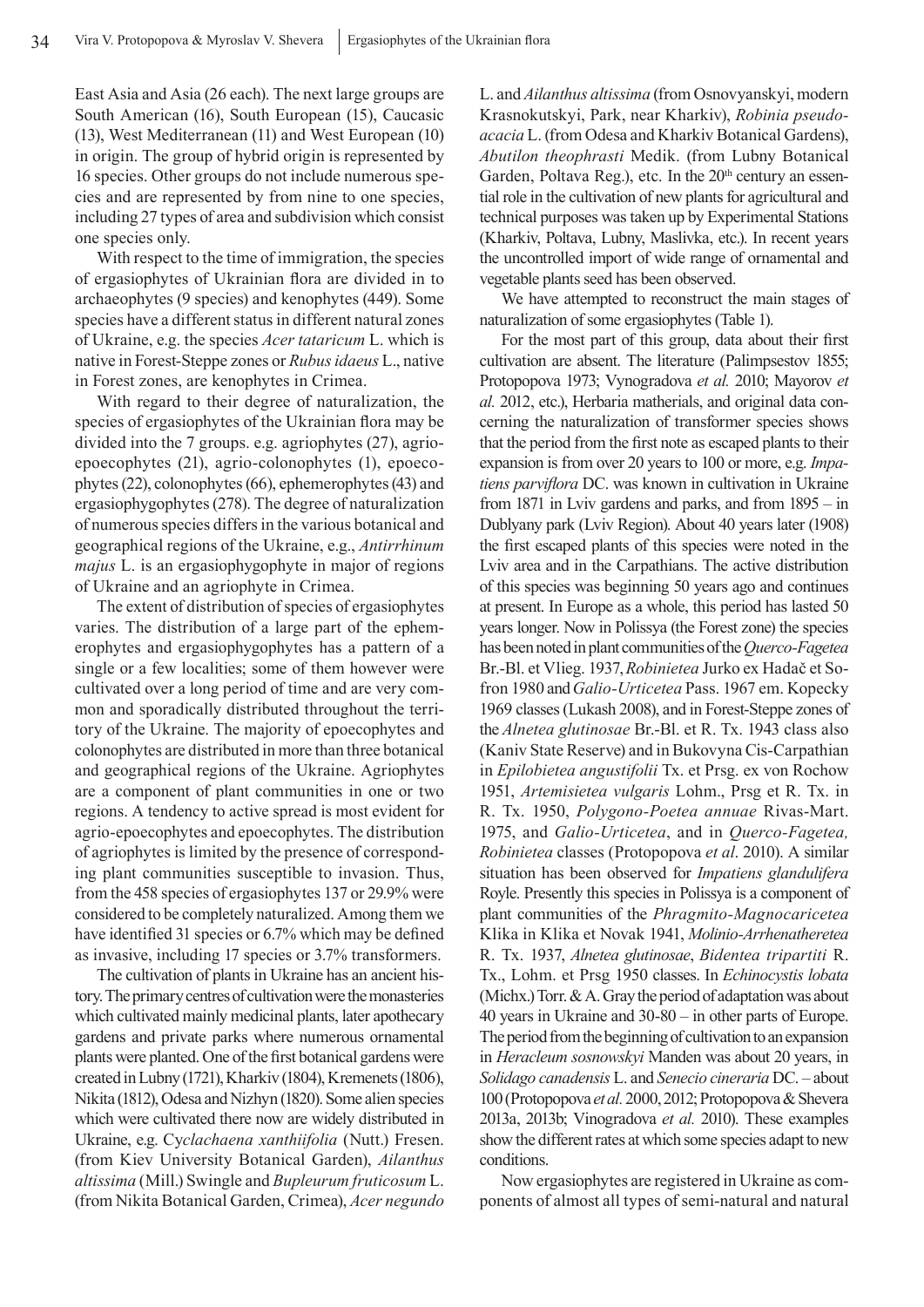| Species                          | First date of<br>cultivation<br>in Europe,<br>country | First date of cultivation in Ukraine                                                                                                                                                                                                                                                                                 | Date and region of<br>first registration as<br>escaped plants                                                  | The start of active<br>distribution and region                                        |
|----------------------------------|-------------------------------------------------------|----------------------------------------------------------------------------------------------------------------------------------------------------------------------------------------------------------------------------------------------------------------------------------------------------------------------|----------------------------------------------------------------------------------------------------------------|---------------------------------------------------------------------------------------|
| Acer negundo                     | 1688, England                                         | 1809,<br>Osnovyanskyi<br>(modern<br>Krasnokutskyi) dendrological park<br>(Kharkiv Reg.); 1814 - Nikita Bot.<br>Gard. (Crimea); 1816 - Kremenets<br>Bot. Gard (Ternopil Reg.); 1825-<br>1830 - Trykratskyi park of<br>Skarzhynskyi (modern Odesa Reg.);<br>1865 - Velyko-Anadolskyi forestry<br>(modern Donetsk Reg.) | 1850s-1860s,?                                                                                                  | The second half of 20 <sup>th</sup> c.<br>Forest-Steppe zone                          |
| Ailanthus<br>altissima           | 1740, ?                                               | 1809, Osnovyanskyi; 1814 - Nikita<br>Bot. Gard.; 1820 - Simferopol,<br>Sebastopol, Theodosia                                                                                                                                                                                                                         | 1835, Crimea                                                                                                   | The end of 20 <sup>th</sup> c., Crimea                                                |
| Ambrosia<br>artemisiifolia       | 1863,<br>Germany                                      | 1914, vill. Kudashivka (modern<br>Dnipropetrovsk Reg.)                                                                                                                                                                                                                                                               | 1925, Kiev                                                                                                     | 1950s-1960s, Steppe zone                                                              |
| Amorpha<br>fruticosa             | 1724, England                                         | 1930s or middle of 19th c., Odesa<br>parks, and Trykratsky park of<br>Skarzhynsky (Odesa Reg.)                                                                                                                                                                                                                       | Probably the<br>middle of 20 <sup>th</sup> c., ?                                                               | 1990s, Middle Dnipro<br>Region                                                        |
| Bupleurum<br>fruticosum          |                                                       | 1814, Nikita Bot. Gard.                                                                                                                                                                                                                                                                                              | 1885, Alupka<br>(Crimea)                                                                                       | 1914, South-Western<br>Crimea                                                         |
| Echinocystis<br>lobata           | The second<br>half of 19th<br>c., ?                   | Probably first half of 20 <sup>th</sup> c.                                                                                                                                                                                                                                                                           | 1933, vill.<br>Didivtsi,<br>Transcarpathia                                                                     | 1980s, western regions of<br>Ukraine                                                  |
| Elaeagnus<br>angustifolia        | 1792,<br>Romanie                                      | 1930s, Odesa gardens                                                                                                                                                                                                                                                                                                 | 1925, vill. Foros<br>and Sudak<br>(Crimea)                                                                     | 1990s, steppe regions of<br>Ukraine                                                   |
| Heracleum<br>mantegazzianum      | 1817, England                                         | 1927, Osmoloda forestry (modern<br>Ivano-Frankivsk Reg.)                                                                                                                                                                                                                                                             | 1962, vill.<br>Osmoloda                                                                                        | 1990s, Transcarpathia                                                                 |
| Heracleum<br>sosnowskyi          | 1947, Russia                                          | 1960s-1970s, western and northern<br>forest regions of Ukraine                                                                                                                                                                                                                                                       |                                                                                                                | 90 years of $20th$ c.,<br>Transcarpathia, Polissya<br>(Forest zone)                   |
| <b>Impatiens</b><br>parviflora   | 1831,<br>Switherland                                  | 1871, Lviv parks                                                                                                                                                                                                                                                                                                     | 1908, Lviv                                                                                                     | The middle of 20 <sup>th</sup> c.<br>Forest-Steppe zone and<br>Polissya (Forest zone) |
| <i>Impatiens</i><br>glandulifera | 1838, England                                         | 1930s, Transcarpathia and some<br>western regions of Ukraine                                                                                                                                                                                                                                                         | 1938, vill. Osiy<br>and Hankovytsya,<br>Transcarpathia;<br>1939, vill.<br>Mykhaylivka,<br>Khmelnytskyi<br>Reg. | 1990s, Transcarpathia                                                                 |
| Helianthus<br>tuberosus          | 1774, ?                                               | $\overline{\mathcal{C}}$                                                                                                                                                                                                                                                                                             | $\gamma$                                                                                                       | 1990s, Transcarpathia                                                                 |
| Reynoutria<br>japonica           | 1825, England                                         | $\overline{\mathcal{L}}$                                                                                                                                                                                                                                                                                             | 1929, Rachiv,<br>Transcarpathia                                                                                | 1990s, Transcarpathia                                                                 |
| Rhamnus<br>alaternus             |                                                       | 1812, Nikita Bot. Gard.                                                                                                                                                                                                                                                                                              | 1860                                                                                                           | Probably 1950s, Crimea<br>(South bank)                                                |
| Rudbeckia<br>laciniata           | 1663, ?                                               | the middle (?) and the end of<br>$19th$ c. – the beginning of $20th$ c.,<br>Transcarpathia, Bukovyna                                                                                                                                                                                                                 | 1903, vicinity of<br>vill. Serednye,<br>Transcarpathia,<br>1911 vill.<br>Jordaneshti,<br>Bykovyna              | The end of the 20 <sup>th</sup> c.<br>Bukovyna, Transcarpathia                        |
| Senecio cineraria                | $\overline{\mathcal{L}}$                              | First half of 19 <sup>th</sup> c., probably in<br>Nikita Bot. Gard.                                                                                                                                                                                                                                                  | 1842                                                                                                           | 1950s Crimea (South<br>bank)                                                          |
| Solidago<br>canadensis           | 1645, England                                         | The beginning of 19th c.                                                                                                                                                                                                                                                                                             | 1886                                                                                                           | 1990s right bank of<br>Forest-Steppe zone                                             |

**Table 1.** The main stages of naturalization of ergasiophytes in Ukraine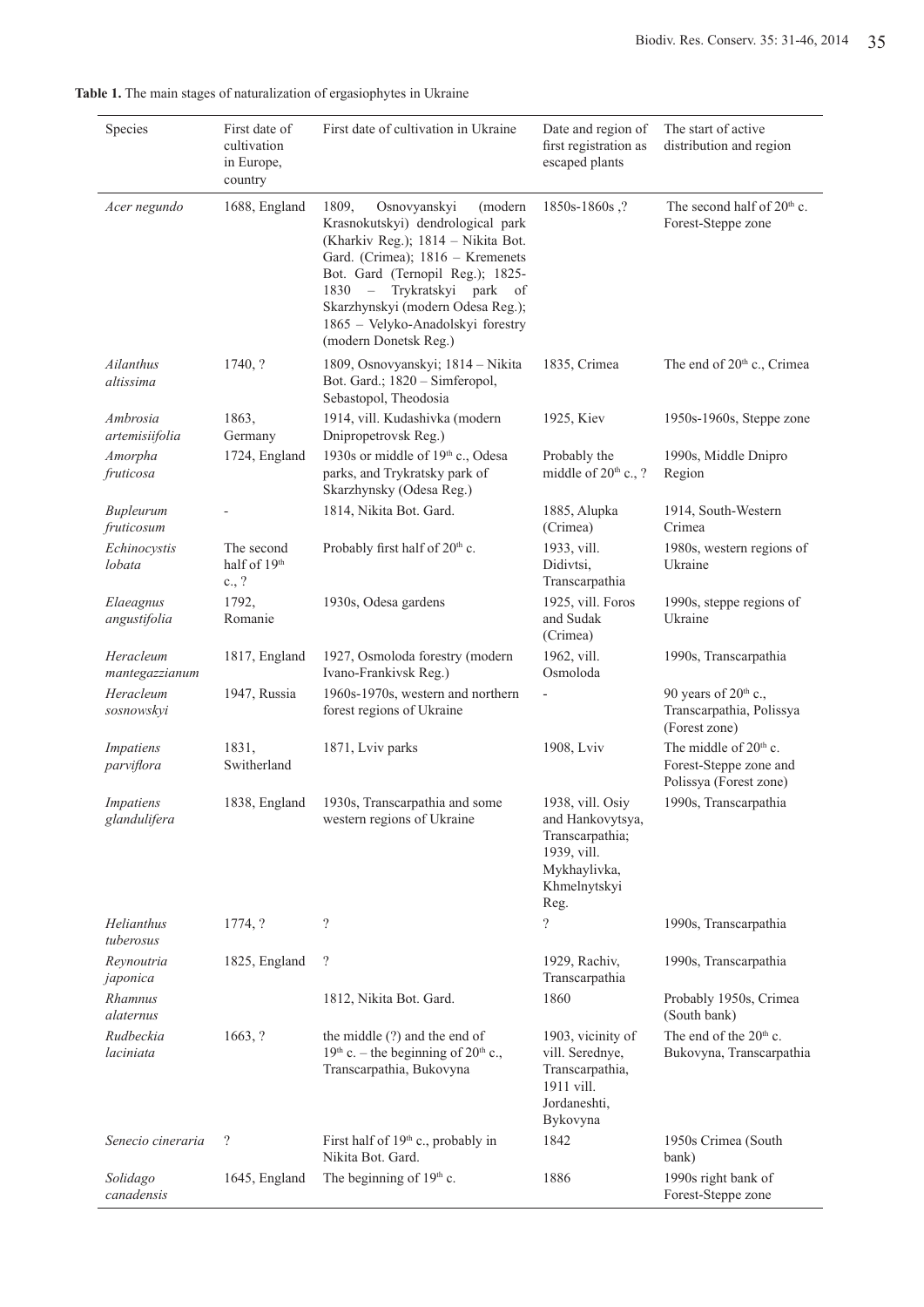plant communities and ecosystems (forest, steppe, aquatic vegetation, etc.), e.g. in forests we registered invasions of *Acer negundo*, *Impatiens parviflora*; along river shores, *Heracleum mantegazzianum, Impatiens glandulifera*, *Echinocystis lobata*, *Reynoutria japonica*, and several species of *Helianthus* L. form large, often monodominant, populations. The dispersal of invasive species represents a serious danger to native rare species and natural protected areas, e.g. the most dangerous alien plant in the Danube Biosphere Reserve in sandy habitats – *Elaeagnus angustifolium*, in Kaniv State Reserve in flood plain forest – *Acer negundo* L. and *Amorpha fruticosa* L. (Protopopova *et al*. 2006a).

# **4. Discussion**

The spectrum of ergasiophytes according to origin of species are differentiated by large variety, however the success of species naturalization persists in those groups that in the general range of the Ukrainian alien fraction flora. The greatest success has a species of the North American and East Asian origin. As in the general spectrum of the Ukrainian alien fraction flora among ergasiophytes the species of Mediterranean origin are dominated, however most of them have a low degree of naturalization. Feature of the life form spectrum is higher percentage of perennials, shrubs and trees among the ergasiophytes; and in the morphological types of plants with respect to soil moisture spectrum the mesophytes group (in an aggregate) is dominated compared with the general spectrum of the Ukrainian alien fraction flora.

Growing of the species in culture at the first stages under the conditions of new region facilitate the naturalization of plants. In the literature (Vynogradova *et al.* 2010) the opinion was expressed that the seed and planting material are often imported not from primary habitats, and of the places where these species are cultivated. And that means they are already partly preadapted to the culture conditions. Nowadays this is also evidenced by reducing the time of naturalization of certain species. Increasing the number and diversity of anthropogenic and disturbed natural ecotopes that contribute to the emergence of new niches facilitates the introduction of alien species into synanthropic and disturbed natural plant communities. For example, in Ukraine due to changes of climatic conditions the mesophytisation of the Steppe zone ecotopes is observed, the changing of their water and salt regimes is noted (Vyshnevsky 2000). It has caused suppression of several species of local flora and facilitated naturalization of some ergasiophytes adapted to the conditions which have arisen. For example, *Elaeagnus angustifolia* actively consumes water resources and overcompetes many local species; it is a salt-tolerant species. It forms stands that change the light mode of the herbaceous vegetation layer in Steppe zone communities, thus affecting the species composition and the structure of plant communities. This species forms the association *Elaeagnetum angustifoliae* Chinkina, and occupies specific econiches in other communities, e.g., *Hippophoaeta rhamnoidis*, thus promoting degradation of aboriginal communities. The species *E. angustifolia* shows high invasive ability to penetrate many different types of habitats (ecotopes) and plant communities, which occurs in different floristic complexes (natural: psammophyton, pratophyton, halophyton, steppophyton, drymophyton, petrophyton, litoralophyton, and anthropogenic: aggeratophyton, and runkatiodrymophyton). The species occurs mostly on sandy and riverside semi-natural ecotopes with unstable and sparse plant cover. The most diversity of plant communities with participation of *E. angustifolia* is observed in sandy (8 associations) and riverside (7 associations) biotopes with sparse vegetation.The main limiting factors for the species distribution in the studied region are excessively humid ecotopes (Protopopova *et al.* 2006, 2009).

#### **5. Conclusion**

The above data shows that, the ergasiophyte group, represented by 458 species in Ukraine, plays a significant role in the enrichment of spontaneous flora (Protopopova & Shevera 2013a, 2013b). The results of our studies show that numerous species of this group reached a high degree of naturalization and are widely distributed.

**Acknowledgement.** We would like to thank Ms. Natalia V. Morgart (M. G. Kholodny Institute of Botany, NAS of Ukraine) for technical assistance. The authors are grateful to an anonymous reviewer for his detailed review of manuscript, valuable comments and suggestions.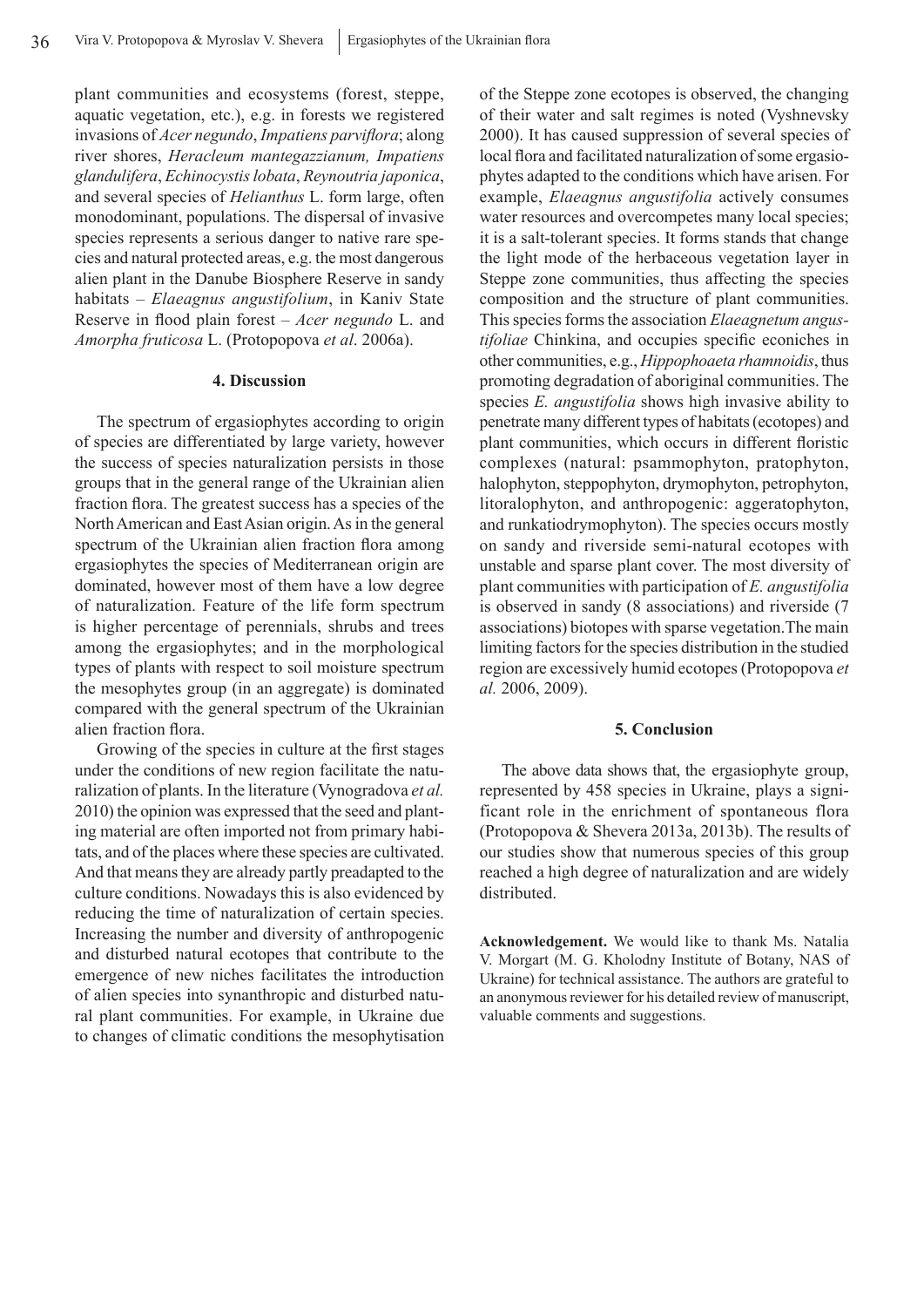# **References**

- BAGRIKOVA N. A. 2013. Structural analysis of the alien fraction of the flora of the Crimean peninsula (Ukraine). Ukr. Bot. Journ. 70 (4): 489-507.
- BALDACCHINO A. E. & PIZZUTO A. (eds.). 1996. Introduction of alien species of flora and fauna. Proceedings of Seminar held at Qawra, Malta, 5th March 1996. p. 77. Malta: EPD-Floriana.
- CHORNESKY E. A. & RANDALL J.M. 2003. The threat of invasive alien species to biological diversity: Setting a future course. Ann. Missouri Bot. Gard. 90(1): 67-76.
- Convention on Biological Diversity. 1994. Text and Annexes. 34 pp. Chatelaine, Switzerland: UNEP/CBD.
- Davis M. 2003. Biotic Globalization: does competition from introduced species threaten biodiversity? BioScience 53: 481-489.
- Didukh Ya. P. (ed.). 2000. Ecoflora of Ukraine. Vol. 1. 284 pp. Fitosociocenter Press, Kiev.
- FEDOROV AN. A. (ed.). 1974-1987. Flora of European part of the USSR. Vol. 1-6. Nauka Press, Leningrad.
- Genovesi P. & Shine C. 2004. European strategy on invasive alien species. 68 pp. Council of Europe, Strasbourg.
- Global Strategy on Invasive Alien Species / Convention of Biological Diversity, 2001. SBSTTA Sixth Meeting. Montreal, ix+52 pp.
- Kornaś J. 1968. Geograficzno-historyczna klasyfikacja roślin synantropijnych. Mater. Zakł. Fitosoc. Stos. U.W. 25: 33-41.
- KOWARIK I. 2002. Biologische Invasionen in Deutschland: zur Rolle nichteinheimischer Pflanzen. In: I. Kowarik & U. Starfinger (eds.). Biologische Invasionen. Herausforderung zum Handeln. Neobiota 1: 5-24.
- Lukash O. V. 2008. Flora of vascular plants of Eastern Polissya: history of investigation, conspect. 436 pp. Phytosociocenter Press, Kiev.
- Mayorov S. R., Bochkin V. D., Nasymovich Yu. A. & SCHERBAKOV A. V. 2012. Alien flora of Moscow and Moscow Region. 412 pp. Tovarischestvo nauchnykh izdaniy KMK Press, Moscow.
- Moysiyenko І. І. 1999. Urban flora of Kherson. Comprehensive summary of PhD Thesis. Yalta. 19 pp.
- Mooney H. A. & Cleland E. E. 2001. The evolutionary impact of invasive species. Proceeding NAS USA. 98: 5446-5451.
- MOSYAKIN S.L. & FEDORONCHUK N. M. 1999. Vascular plants of Ukraine. A nomenclatural checklist. xxiii+345 pp.Institute of Botany, NAS of Ukraine, Kiev.
- Ostapko V. M., Boyko A. V. & Mosyakin S. L. 2010. Vascular plants of South-Eastern of Ukraine. 247 pp. Noulidzh Press, Donetsk.
- PALIMPSESTOV N. 1855. Vocabulary of agricultural plants. 790 pp. Odessa.
- Protopopova V. V. 1973. The adventive species of Forest-Steppe and Steppe of Ukraine. 192 pp. Naukova Dumka Press, Kiev.
- PROTOPOPOVA V. V. 1991. The Synanthropic Flora of Ukraine and its Development. 204 pp. Naukova Dumka Press, Kiev.
- Protopopova V. V., Mosyakin S. L. & Shevera M. V. 2002. Plant invasions in Ukraine as a threat to biodiversity: The present situation and tasks for the future. 32 pp. M. G. Kholodny Institute of Botany, NAS of Ukraine, Kiev.
- Protopopova V. V., Mosyakin S. L. & Shevera M. V. 2003. Impact of alien plant species on the phytobiota of Ukraine. In: O. V. DUDKIN (ed.). Assessment and Mitigation of Threats to Biodiversity of Ukraine, pp. 129-155. Chimjest Publ., Kiev.
- PROTOPOPOVA V .V. & SHEVERA M. V. 2013a. Ergasiophygophytes in Ukrainian flora: present state and degree of risk. The role of botanical gardens and dendrological parks in conservation and enrichment of biological diversity of urban territories. In: V. RADCHENKO (ed.). Proceeding of the International sciences conference, Kiev, 2013, May 28-31, pp. 138-139. Vitpol Press. Kiev.
- PROTOPOPOVA V. V. & SHEVERA M. V. 2013b. Ergasiophytes as a potential reserve of Ukrainian alien fraction flora. Non-traditional, new, and forgotten species of plants: sciences and practical aspects of cultivation. Proceeding of the I International sciences conference, Kiev, 2013, Sept. 10-12), pp. 99-101. Knyganosha Press, Kiev.
- Protopopova V .V., Shevera M. V., Bagrikova N. A. & Ryff L. E. 2012. Transformer species in the flora of the South Coast of Crimea. Ukr. Bot. Journ. 69(1): 54-68.
- Protopopova V. V. Shevera M. V., Chorney I. I., Tokaryuk A. I., Budzhak V. V. & Korzhan K. V. 2010. The transformer species in the flora of the Bukovyna Cis-Carpathian area. Ukr. Bot. Journ. 67(6): 864-862.
- PROTOPOPOVA V. V., SHEVERA M. V. & MELNYK R. P. 2006. The history of introduction and present distribution of *Elaeagnus angustifolia* L. in the Black Sea Region of Ukraine. Chornomorski Bot. Journ. 2(2): 5-13.
- PROTOPOPOVA V. V., SHEVERA M. V. & MOSYAKIN S. L. 2006. Deliberate and unintentional introduction of invasive weeds: a case study of the alien flora of Ukraine. Euphytica 148: 17-33.
- Pyšek P., Danihelka J., Sádlo J., Chrtek J. Jr., Chytrý M., Jaroší<sup>k</sup> V., Kaplan Z., Krahulec F., Moravcová L., PERGL J., ŠTAJEROVÁ K. & TICHÝ L. 2012. Catalogue of alien plants of the Czech Republic (2nd edition): checklist update, taxonomic diversity and invasion patterns. Preslia 84: 155-255.
- Pyšek P., Prach K., Rejmánek M. & Wade M. (eds.). 1995. Plant Invasions. General Aspects and Special Problems. 257 pp. SPB Academic Publishing, Amsterdam.
- Reichard S. H. & White P. S. 2001. Horticulture as a pathway of invasive plant introductions in the United States. BioScience 51: 103-113.
- Reichard, S. H. & White P. S. 2003. Invasion biology: An emerging field of study. Ann Missouri Bot Gard 90: 64-66.
- Richardson D. M., Pyšek Р., Rejmánek М., Barbour M. G., PANETTA D. D. & WEST C. J. 2000. Diversity Distrib. 6: 93-107.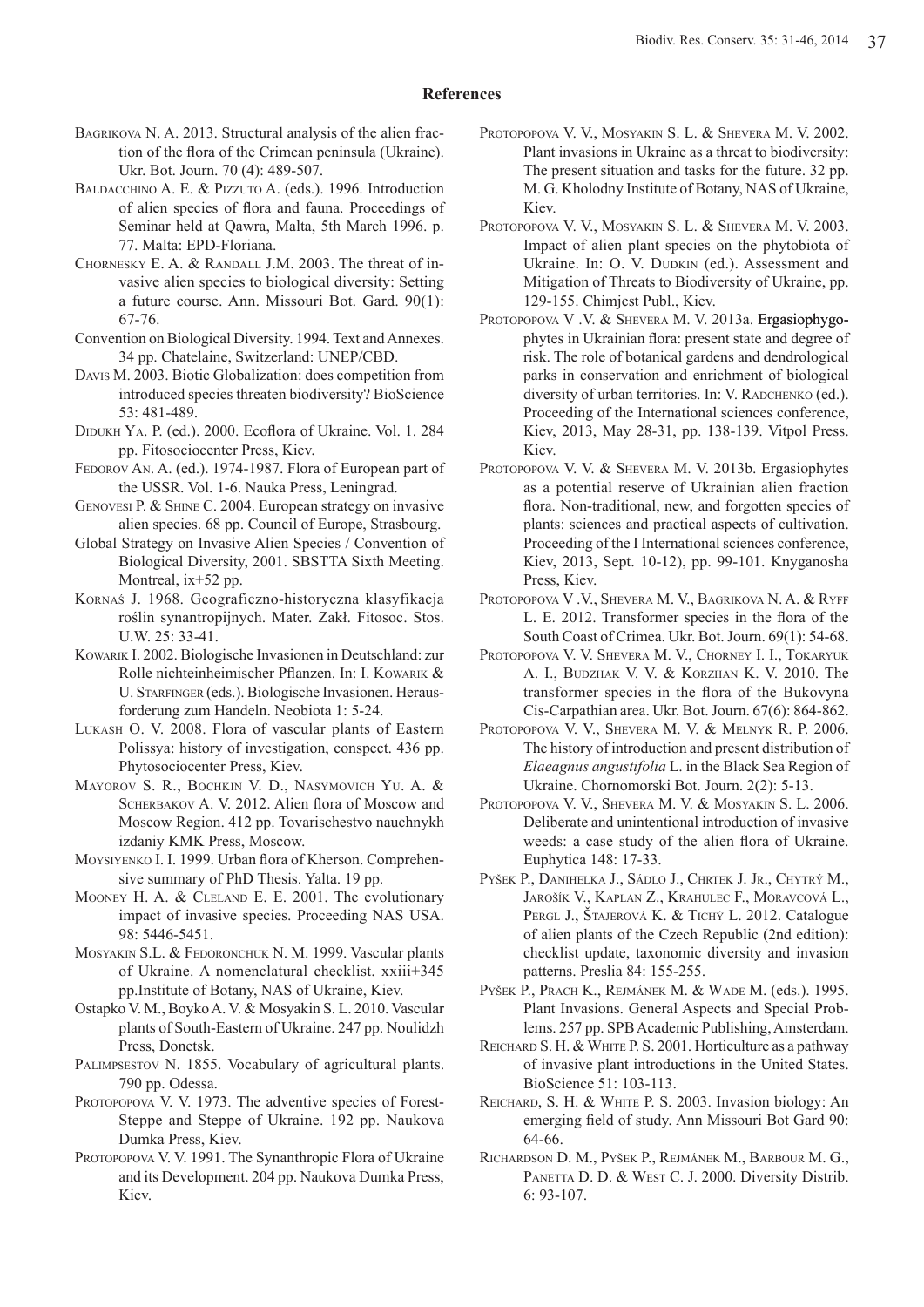- Sax D. F. & Gaines S. D. 2003. Species diversity: From global decreases to local increases. Trends Ecol. Evol. 18: 541-545.
- SEREBRYAKOV I. G. 1962. The ecological morphology of plants. Life forms of angiosperms and gymnosperms. 379 pp. Vischaya shkola Press, Moskow.
- Tolmachev A. I. 1974. Introduction in the geography of plants. 244 pp. Leningrad State University Press, Leningrad.
- Tzvelev N. N. (ed.). 1989-1994. Flora of European part of the USSR. Vol. 7-8. Nauka Press, Leningrad.
- Tzvelev N. N. (ed.). 1996-2004. Flora of Eastern Europe. Vol. 9-11. Mir i Semya-1995 Press and Tovarischestvo nauchnykh izdaniy KMK Press. St.-Peterburg, Moscow.
- Vyshnevsky V. I. 2000. The Rivers and reservoirs of Ukraine. State and use. 376 pp. Vipol Press, Kiev.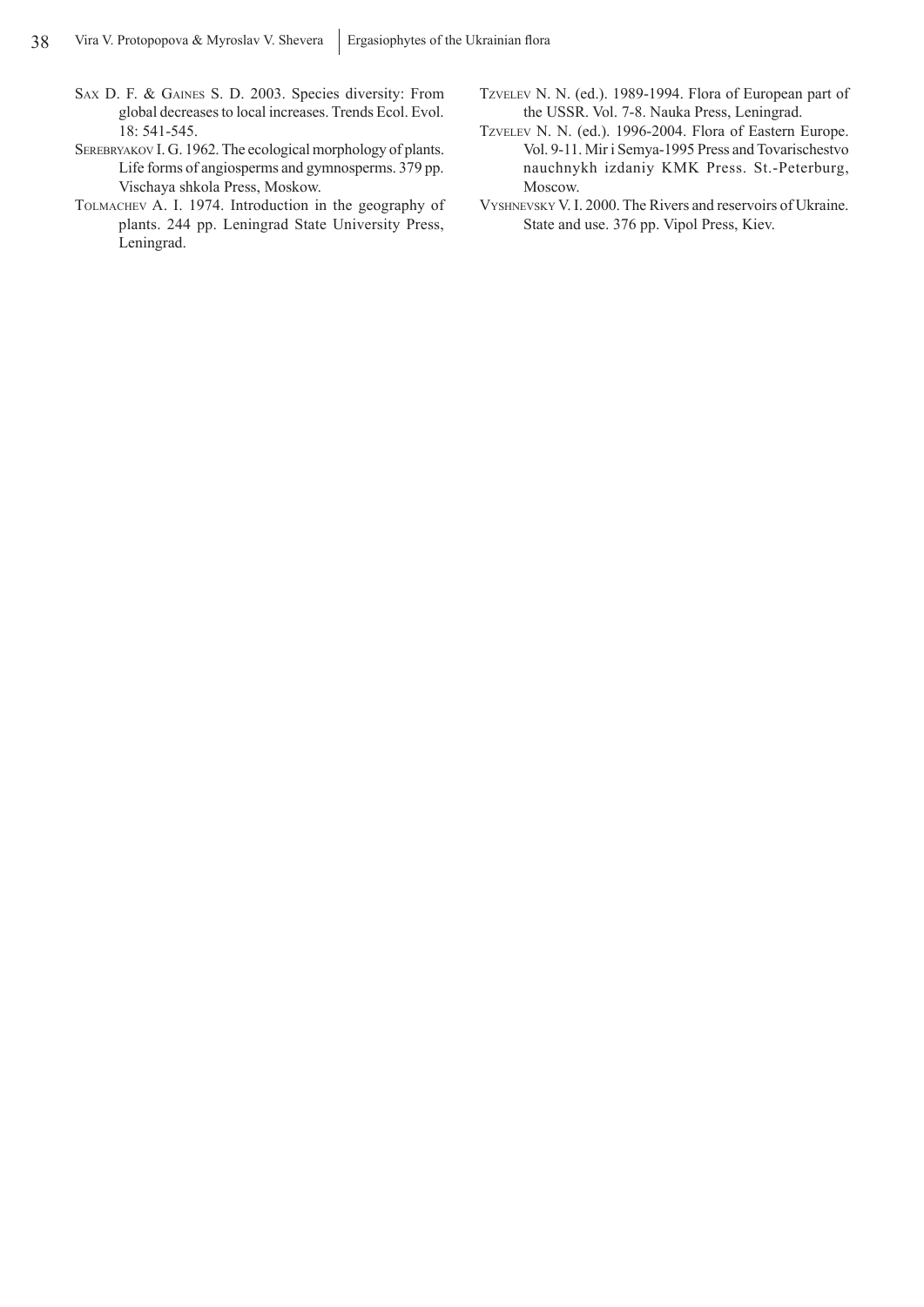#### **Appendix 1.** Annotation list of ergasiophytes of the Ukrainian flora

The list including the next positions: name of species, family, life form, hydromorphe, chronological elements (data of first publication or fixation), origin, degree of naturalization, way of distribution; invasive or transformer (region).

*Abutilon theophrasti* Medik., Malvaceae, Ann., Xero-meso, Ken. (1855), E. As., Epoec., Erg.

- *Acer negundo* L., Aceraceae, Tree, Meso, Ken., N. Am., Agr.-epoec., Erg.-kseno; invasive; transformer (forest and forest-steppe regions of Ukraine).
- *Acer platanoides* L., Aceraceae, Tree, Meso, Ken. (Crimea)/natural species in Ukraine, Eur., Col., Erg.
- *Acer pseudoplatanus* L., Aceraceae, Tree, Meso, Ken. (Crimea)/natural species in Ukraine, Eur.-Cauc. (Tzvelev 1996), Col., Erg.
- *Acer saccharinum* L., Aceraceae, Tree, Meso, Ken., N. Am., Ergasphig., Erg.
- *Acer tataricum* L., Aceraceae, Tree, Xero-meso, Ken. (Crimea)/natural species in Ukraine, Eur., Col., Erg.
- *Acorus calamus* L., Araceae, Perenn., Hygro, Arch., As., Agr., Erg.; invasive.
- *Aesculus hippocastanum* L., Hippocastanaceae, Trees, Meso, Ken., Med., Ergasphig., Erg.
- *Agrostemma githago* L., Caryophyllaceae, Ann., Xero-meso, Arch., Anthrop., Ergasphig., Kseno-erg.
- *Ailanthus altissima* (Mill.) Swingle, Simaroubaceae, Shrub, Xero-meso, Ken., E. As., Agr.-epoec., Erg.; invasive; transformer (Crimea).
- *Albizia julibrissin* Durazz., Mimosaceae, Tree, Xero-meso, Ken. (Crimea), S. E. Transcauc., Col., Erg.
- *Alcea rosea* L., Malvaceae, Perenn., Meso-xero, Ken., Med., Ergasphig., Erg.
- *Allium cepa* L., Alliaceae, Bienn., Meso, Ken., C. As. (Mayorov *et al.* 2012) or Med. (Pyšek *et al.* 2012), Ergasphig., Erg.
- *Allium fistulosum* L., Alliaceae, Perenn., Meso, Ken., E. As., Ergasphig., Erg.
- *Allium porrum* L., Alliaceae, Ann. or bienn., Meso, Ken., E. Med., Ergasphig., Erg.
- *Allium sativum* L., Alliaceae, Bienn., Meso, Ken., Mid. As., Ergasphig., Erg.
- *Allium victorialis* L., Alliaceae, Perenn., Xero-meso, Ken. (Crimea)/natural species in Ukraine (Carpathian), sub.-Alp., Col., Erg.
- *Althaea officinalis* L., Malvaceae, Perenn., Hygro-meso, Arch., Iran.-Tur., Agr.-epoec., Erg.
- *Amaranthus caudatus* L., Amaranthaceae, Ann., Xero-meso, Ken., S. Am. (tropic.), Ergasphig., Erg.
- *Amaranthus caudatus* L. ssp. *saueri* Jehlik, Amaranthaceae, Ann., Xero-meso, Ken., S. Am., Ergasphig., Erg.
- *Amaranthus cruentus* L., Amaranthaceae, Ann., Xero-meso, Ken., Trop. Am. S. Am. (tropic.), Epoec., Erg.
- *Amaranthus hypochondriacus* L., Amaranthaceae, Ann., Xero-meso, Ken., N. Am., Ergasphig., Erg.
- *Amaranthus spinosus* L., Amaranthaceae, Ann., Xero-meso, Ken., S. Am., Ephem., Erg.
- *Amberboa moschata* (L.) DC., Asteraceae, Ann., Xero, Ken., W. As., Ergasphig., Erg.
- *Ambrosia artemisiifolia* L., Asteraceae, Ann., Xero-meso, Ken. (1925), N. Am., Agr.-epoec., Erg.-kseno; invasive; transformer (foreststeppe and steppe regions of Ukraine).
- *Ambrosia trifida* L., Asteraceae, Ann., Xero-meso, Ken., N. Am., Ephem., Erg.
- *Amelanchier canadensis* (L.) Medik., Rosaceae, Shrub or tree, Meso, Ken., N. Am., Ephem., Erg.
- *Amelanchier ovalis* Medik., Rosaceae, Shrub, Meso, Ken., Med., Ergasphig., Erg.
- *Amelanchier spicata* (Lam.) K. Koch, Rosaceae, Shrub, Meso, Ken., N. Am., Agr., Erg.; invasive.
- *Ammi majus* L., Apiaceae, Bienn., Meso-xero, Ken., Med., Ephem., Erg.
- *Amorpha fruticosa* L., Fabaceae, Shrub or tree, Meso, Ken., N. Am., Agr.-epoec., Erg.; invasive; transformer (central regions of Ukraine).
- *Anacyclus clavatus* (Desf.) Pers., Asteraceae, Ann., Xero-meso, Ken., Med., Ergasphig., Erg.
- *Anacyclus officinarum* Hayne, Asteraceae, Ann., Xero-meso, Ken., Med., Ergasphig., Erg.
- *Anemone fasciculata* L., Ranunculaceae, Perenn., Meso, Ken. (Crimea 1981), Cauc., Col., Erg.
- *Anethum graveolens* L., Apiaceae, Ann., Meso, Ken., Med.-Iran.-Tur., Ergasphig., Erg.
- *Anredera cordifolia* (Ten.) Steenis, Basellaceae, Liane, Meso, Ken., C. and S. Am., Ergasphig., Erg.
- *Anthericum liliago* L., Asphodelaceae, Perenn., Xero-meso, Ken., Med., Ergasphig., Erg.
- *Antirrhinum majus* L., Scrophulariaceae, Ann., Xero-meso, Ken., Med., Ergasphig. (Ukraine)/Agr. (Crimea), Erg.
- *Apium graveolens* L., Apiaceae, Ann. or bienn., Meso, Ken., W. Eur. (Protopopova 1991) or unknown (Pyšek *et al.* 2012), Ergasphig., Erg.
- *Apocynum cannabinum* L., Apocynaceae, Perenn., Meso, Ken. (2000), N. Am., Ergasphig., Erg.
- *Aquilegia vulgaris* L., Ranunculaceae, Perenn., Xero-meso, Ken. (1898), W. Eur., Agr., Erg.
- *Armeniaca vulgaris* Lam., Rosaceae, Tree, Meso-xero, Ken., E. and C. As., Ephem., Erg.
- *Armoracia rusticana* (Lam.) Gaertn., Mey. & Scherb., Brassicaceaee, Perenn., Xero-meso, Ken., Iran.-Tur., Col., Erg.
- *Aronia melanocarpa* (Michx.) Elliot, Rosaceae, Shrub, Meso, Ken., N. Am., Ergasphig., Erg.
- *Aronia* ×*mitschurinii* A. K. Skvortsov & Yu. K. Maitulina, Rosaceae, Shrub, Meso, Ken., hybrid origin, Ergasphig., Erg.
- *Aronia* ×*prunifolia* (Marshall) Rehder, Rosaceae, Shrub, Meso, Ken., hybrid origin, Ergasphig., Erg.
- *Arrhenatherum elatius* (L.) J. Presl & C. Presl, Poaceae, Perenn., Meso, Ken., W. Eur., Agr.-epoec., Erg.: invasive.
- *Artemisia abrotanum* L., Asteraceae, S.-shrub, Xero-meso, Arch., E. Med., Agr., Erg.-kseno.
- *Artemisia dracunculus* L., Asteraceae, Perenn., Meso, Ken., As., Col., Erg.
- *Asclepias syriaca* L., Asclepiadaceae, Perenn., Xero-meso, Ken. (1887), N. Am., Epoec., Erg., invasive (central regions of Ukraine).
- *Astrantia maxima* Pall., Apiaceae, Peren., Meso, Ken. (Crimea), Cauc.-Eur. (Bagrikova 2013), Col., Erg.
- *Atriplex hortensis* L., Chenopodiaceae, Ann., Meso, Ken., As., Col., Erg.
- *Avena sativa* L., Poaceae, Ann., Meso, Ken., S. Eur., Ephem., Erg.
- *Balsamita major* Desf., Asteraceae, Perenn., Meso, Ken., As. (Tzvelev 1994) or Eur.-Med. (Pyšek *et al.* 2012), Col., Erg.
- *Berberis amurensis* Rupr. ex Maxim., Berberidaceae, Shrub, Meso, Ken., E. As., Ergasphig., Erg.
- *Berberis thunbergii* DC., Berberidaceae, Shrub., Meso, Ken., E. As., Ergasphig., Erg.
- *Berberis vulgaris* L., Berberidaceae, Shrub, Meso, Ken., E. As., Col., Erg.
- *Beta vulgaris* L., Chenopodiaceae, Ann. or bienn., Meso, Ken., Med. or hybrid (Pyšek *et al.* 2012), Ephem., Erg.
- *Borago officinalis* L., Boraginaceae, Ann., Meso, Ken., Med., Col., Erg.
- *Brassica juncea* (L.) Czern., Brassicaceae, Ann., Meso-xero, Ken., S.-E. As., Ergasphig., Erg.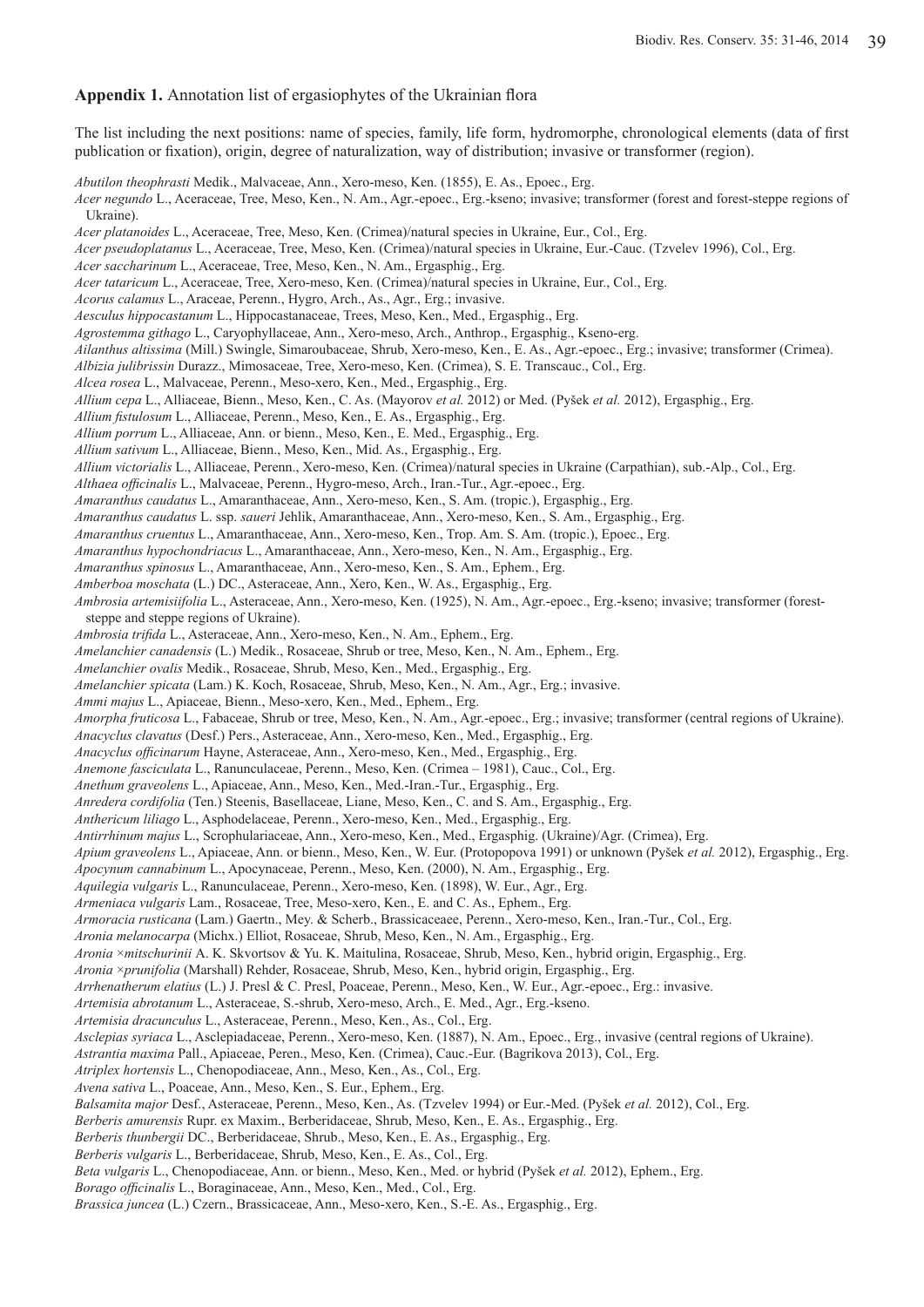*Brassica napus* L., Brassicaceae, Ann. or bienn., Xero-meso, Ken., S. Eur., Ergasphig., Erg.

*Brassica nigra* (L.) W. D. J. Koch, Brassicaceae, Ann., Xero-meso, Ken., Med., Epoec., Erg.

*Brassica oleracea* L., Brassicaceae, Ann., Xero-meso, Ken., Med., Ergasphig., Erg.

*Brassica rapa* L., Brassicaceae, Ann., Xero-meso, Ken., W. As., Ergasphig., Erg.

*Broussonetia papyrifera* (L.) Vent., Moraceae, Tree or shrub, Xero-meso, Ken., E. As., Ergasphig., Erg.

*Brunnera macrophylla* (Adams) I. M. Johnst., Boraginaceae, Perenn., Xero-meso, Ken., Eur.-Med. (Pyšek *et al.* 2012), Ergasphig., Erg. *Buddleja davidii* Franch., Buddlejaceae, Shrub, Meso, Ken. (Crimea), As., Сol., Erg.

*Bupleurum fruticosum* L., Apiaceae, Shrub, Meso-xero, Ken., Med., Agr., Erg., invasive; transformer (Crimea).

*Calendula officinalis* L., Asteraceae, Ann., Xero-meso, Ken., Med., Ergasphig., Erg.

*Callistephus chinensis* (L.) Nees, Asteraceae, Ann. or bienn., Meso, Ken., E. As., Ergasphig., Erg.

*Camelina sativa* (L.) Crantz ssp. *sativa*, Brassicaceae, Ann., Xero-meso, Arch., unknown (Pyšek *et al.* 2012), Epoec., Erg.

*Campanula medium* L., Campanulaceae, Bienn., Meso, Ken., S. Eur., Ergasphig., Erg.

*Campsis grandiflora* (Thunb.) K. Schumann, Bignoniaceae, Liana, Meso, Ken., E. As., Ergasphig., Erg.

*Campsis radicans* (L.) Seem., Bignoniaceae, Liana, Meso, Ken., N.Am., Ergasphig., Erg.

*Cannabis sativa* L., Cannabaceae, Ann.,Xero-meso, Ken., E. As., Epoec., Erg.

*Caragana arborescens* Lam., Fabaceae, Tree or shrub, Meso, Ken., Sib., Ergasphig., Erg.

*Carthamus tinctorius* L., Asteraceae, Ann., Meso-xero, Ken., S. As. (Mayorov *et al.* 2012), Ergasphig., Erg.

*Castanea sativa* Mill., Fagaceae, Tree, Meso, Ken., Cauc.-Asia Minor-Med., Ergasphig., Erg.

*Catalpa bignonioides* Walt., Bignoniaceae, Tree, Meso, Ken., N. Am., Ergasphig., Erg.

*Cedrus atlantica* (Endl.) Carrière, Pinaceae, Tree, Xero-meso, Ken. (Crimea – 1995), N.-W. Afr., Ergasphig., Erg.

*Cedrus deodara* (Roxb.) G. Don, Pinaceae, Tree, Xero-meso, Ken. (Crimea), C. As., Сol., Erg.

*Celtis australis* L., Celtidaceae, Tree, Xero-meso, Ken. (Crimea), Med., Ergasphig., Erg.

*Celtis caucasica* Willd., Celtidaceae, Tree, Xero-meso, Ken. (Crimea), Cauc., Ergasphig., Erg.

*Cenchrus longispinus* (Hack.) Fernald, Poaceae, Ann., Meso-xero, Ken. (1950), N. Am., Agr.-epoec., Erg.-kseno; invasive.

*Centranthus ruber* (L.) DC., Valerianaceae, Perenn., Xero-meso, Ken. (Crimea), Med., Agr., Erg.

*Cerastium tomentosum* L., Caryophyllaceae, Perenn., Meso-xero, Ken. (Crimea), Med., Col., Erg.

*Cerasus besseyi* (Bailey) Sok., Rosaceae, Shrub, Meso, Ken., N. Am., Ergasphig., Erg.

*Cerasus tomentosa* (Thunb.) Wall., Rosaceae, Tree or shrub, Meso, Ken., E. As., Ergasphig., Erg.

*Cerasus vulgaris* Mill., Rosaceae, Tree or shrub, Meso, Ken., E. Med. or Balc., Ergasphig., Erg.

*Ceratochloa carinata* (Hook. & Arn.) Tutin, Poaceae, Bienn., Xero-meso, Ken., N. Am., Ephem., Erg.

*Ceratostigma plumbaginoides* Bunge, Plumbaginaceae, Perenn., Xero-meso, Ken., As., Col., Erg.

*Cercis siliquastrum* L., Caesalpiniaceae, Shrub, Xero-meso, Ken. (1809), Med., Ergasphig., Erg.

*Chaenomeles japonica* (Thunb.) Lindl., Rosaceae, Shrub, Meso, Ken., E. As., Ergasphig., Erg.

*Chamaemelum nobile* (L.) All., Asteraceae, Perenn., Meso, Ken., Med., Ergasphig., Erg.

*Cheiranthus cheiri* L., Brassicaceae, Perenn., Xero-meso, Ken., Med., Ergasphig., Erg.

*Chenopodium capitatum* (L.) Ambrosi, Chenopodiaceae, Ann., Xero-meso, Ken., W. Eur., Ergasphig., Erg.

*Chenopodium foliosum* Asch., Chenopodiaceae, Ann., Xero-meso, Ken., Eur.-Med.-As., Epoec., Erg.

*Chenopodium schraderianum* Schult., Chenopodiaceae, Ann., Meso, Ken., Afr. (tropic and subtropic), Ergasphig., Erg.

*Chrysanthemum carinatum* Schousb., Asteraceae, Ann., Xero-meso, Ken., Med., Ergasphig., Erg.

*Chrysanthemum coronarium* L., Asteraceae, Ann., Xero-meso, Ken., Med., Ergasphig., Erg.

*Cicer arietinum* L., Fabaceae, Ann., Ken., Meso, Med., Ephem., Erg.

*Citrullus lanatus* (Thunb.) Matsum. & Nakai, Cucurbitaceae, Ann., Xero-meso, Ken., Afr., Ergasphig., Erg.

*Cleome spinosa* Jacq., Cleomaceae, Ann., Xero-meso, Ken. (2013), S. Am., Ergasphig., Erg.

*Clematis flammula* L., Ranunculaceae, Liana, Xero-meso, Ken., Med., Col., Erg.

*Clematis vitalba* L., Ranunculaceae, Liana, Xero-meso, Ken., S. or C. Eur., Ergasphig., Erg.

*Cnicus benedictus* L., Asteraceae, Ann., Meso-xero, Ken., S. Eur., Ergasphig., Erg.

*Colutea arborescens* L., Fabaceae, Shrub, Meso-xero, Ken. (Crimea)/natural species in Ukraine, Eur.-Med. (Pyšek *et al.* 2012), Col., Erg.

*Colutea orientalis* Mill., Fabaceae, Tree, Xero, Ken. (Crimea), unknown, Agr., Erg.

*Commelina communis* L., Сommelinaceae, Ann., Meso, Ken. (1946), S.-E. As., Ephem., Erg.-kseno.

*Coreopsis grandiflora* Hogg ex Sweet, Asteraceae, Ann. or bienn., Xero-meso, Ken., N. Am., Ergasphig., Erg.

*Coreopsis tinctoria* Nutt., Asteraceae, Ann. or bienn., Xero-meso, Ken., N. Am., Ergasphig., Erg.

*Coriandrum sativum* L., Apiaceae, Ann., Xero-meso, Ken., Med., Ergasphig., Erg.

*Cosmos bipinnatus* Cav., Asteraceae, Ann., Xero-meso, Ken., N. Am., Col., Erg.

*Cotinus coggygria* Scop., Anacardiaceae, Tree or shrub, Xero, Ken. (steppe regions of Ukraine)/natural species in Crimea, Med., Ergasphig., Erg.

*Crocus flavus* Weston, Iridaceae, Perenn., Xero-meso, Ken., unknown (Pyšek *et al.* 2012), Erg.-lip., Erg.

*Cucumis sativus* L., Cucurbitaceae, Ann., Meso, Ken., S.-E. As., Ergasphig., Erg.

*Cucurbita maxima* Duch., Cucurbitaceae, Ann., Meso, Ken., S. Am., Ergasphig., Erg.

- *Cucurbita pepo* L., Cucurbitaceae, Ann., Meso, Ken., N. Am., Ergasphig., Erg.
- *Cupressus sempervirens* L., Cupressaceae, Tree, Meso-xero, Ken. (Crimea 1995), Med., Col., Erg.
- *Cyclamen hederifolium* Ait., Primulaceae, Perenn., Meso, Ken., Med., Col., Erg.

*Cyclamen vernum* Sweet, Primulaceae, Perenn., Meso, Ken., Med., Ergasphig., Erg.

*Cydonia oblonga* Mill., Rosaceae, Shrub, Xero-meso, Ken. (Crimea), W. As., Col., Erg.

*Cymbalaria muralis* Gaertn., Mey. & Scherb., Scrophulariaceae, Bienn., Meso-xero, Ken., Med., Col., Erg.

*Daphne laureola* L., Thymelaeaceae, Shrub, Meso, Ken., Med., Ergasphig., Erg.

*Datura innoxia* Mill., Solanaceae, Ann., Xero-meso, Ken., N. Am., Ephem., Erg.

*Datura meteloides* DC., Solanaceae, Ann., Xero-meso, Ken., N. Am., Ergasphig., Erg.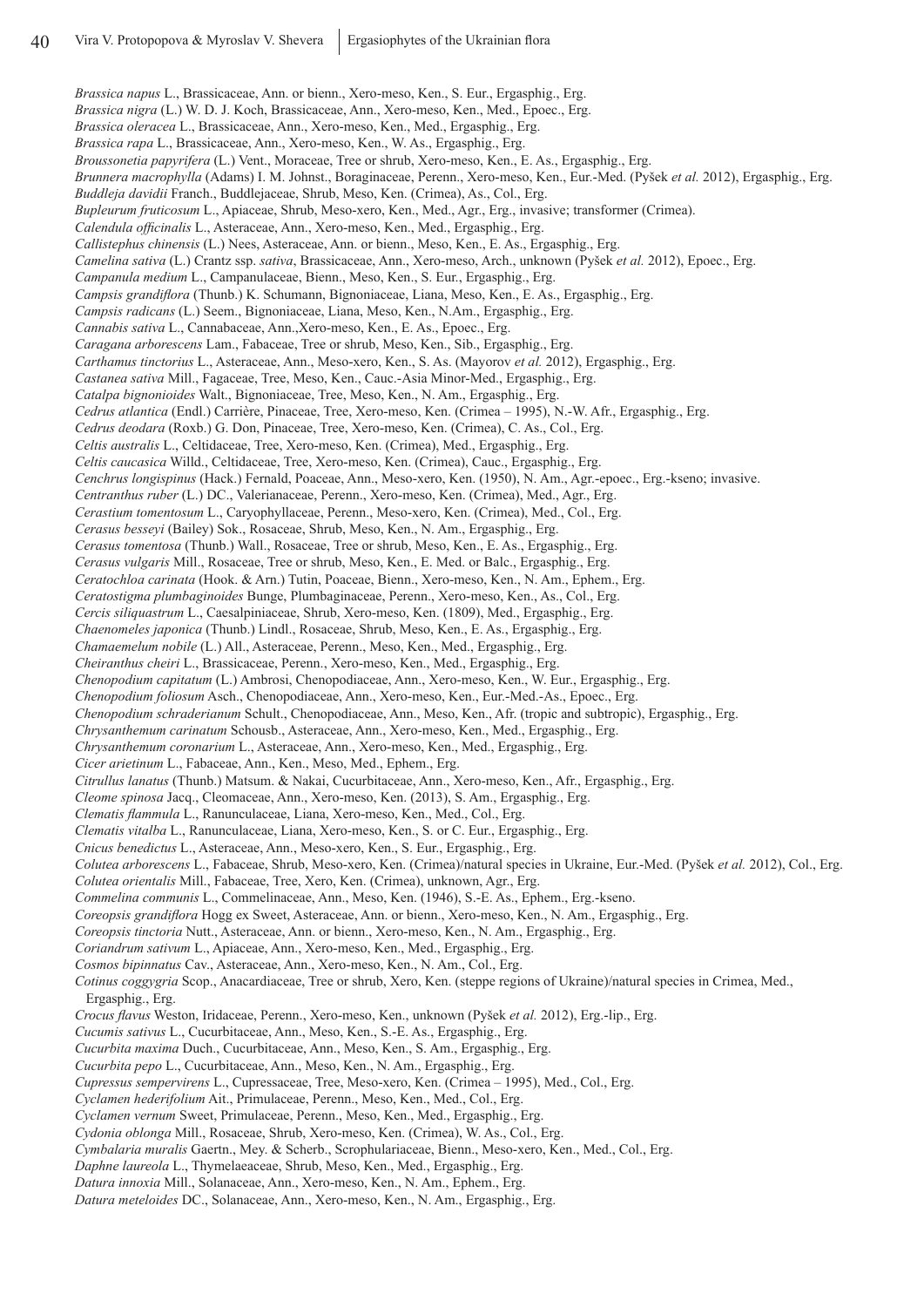- *Datura tatula* L., Solanaceae, Ann., Xero-meso, Ken., N. Am., Ergasphig., Erg.
- *Dianthus barbatus* L., Caryophyllaceae, Perenn., Meso, Ken., Middle Eur., Ergasphig., Erg. Рогович
- *Digitalis lanata* Ehrh., Scrophulariaceae, Perenn., Meso, Ken. (2001), S. Eur.-Balcan, Col., Erg.
- *Digitalis purpurea* L., Scrophulariaceae, Ann., Ken., Meso, Eur.-Med., Ergasphig., Erg.
- *Diospyros lotus* L., Ebenaceae, Tree, Xero-meso, Ken. (Crimea), E. As., Сol., Erg.
- *Dipsacus sativus* (L.) Honck., Dipsacaceae, Bienn., Xero-meso, Ken., unknown (Pyšek *et al.* 2012) , Ergasphig., Erg.
- *Disphania schraderiana* (Schult.) Mosyakin & Clemants, Chenopodiaceae, Ann., Xero-meso, Ken., Afr. (tropic and subtropic),
- Ergasphig., Erg.
- *Dracocephalum moldavica* L., Lamiaceae, Ann., Xero-meso, Ken., E. As., Ergasphig., Erg.
- *Duchesnea indica* (Andr.) Focke, Rosaceae, Perenn., Xero-meso, Ken., S.-E. As., Ergasphig., Erg.
- *Echinacea purpurea* (L.) Moench, Asteraceae, Perenn., Xero-meso, Ken., N. Am., Ergasphig., Erg.
- *Echinochloa esculenta* (A. Br.) H. Scholz, Poaceae, Ann., Xero-meso, Ken., E. As., Ergasphig., Erg.
- *Echinocystis lobata* (Michx.) Torr. & Gray, Cucurbitaceae, Ann., Meso, Ken. (1929), N. Am., Agr.-epoec., Erg.; invasive; transformer (Transcarpathia).
- *Elaeagnus angustifolia* L., Elaeagnaceae, Tree or shrub, Xero-meso, Ken., Med., Agr., Erg.; invasive; transformer (Black Sea Region).
- *Elaeagnus commutata* Bernh. ex Rydb., Elaeagnaceae, Tree or shrub, Meso, Ken., N. Am., Col., Erg.
- *Elodea canadensis* Michx., Hydrocharitaceae, Perenn., Hydro, Ken. (1894), N. Am., Agr., Erg., invasive.
- *Elodea densa* (Planch.) Caspari, Hydrocharitaceae, Perenn., Hydro, Ken. (2001), S. Am., Ephem., Erg.
- *Elodea nuttallii* (Planchon) H. St. Joh. Caspari, Hydrocharitaceae, Perenn., Hydro, Ken. (2004), N. Am., Ephem., Erg.
- *Eruca vesicaria* (L.) Cav., Brassicaceae, Ann., Xero-meso, Ken., E. Med., Ephem., Erg.
- *Eschscholzia californica* Cham., Papaveraceae, Ann., Meso-xero, Ken., N. Am., Ergasphig., Erg.
- *Eudianthe coeli-rosa* (L.) Rchb., Caryophyllaceae, Ann., Xero-mezo, Ken. (Crimea), W. Med., Ephem., Kseno/Erg.
- *Euonymus japonica* Thunb., Celastraceae, Shrub, Meso, Ken., E. As., Ergasphig., Erg.
- *Euonymus sacrosancta* Koidz., Celastraceae, Shrub, Meso, Ken., E. As., Ergasphig., Erg.
- *Euphorbia lathyris* L., Euphorbiaceae, Ann., Meso-xero, Ken., Med., Ergasphig., Erg.
- *Euphorbia marginata* Pursh, Euphorbiaceae, Ann., Meso-xero, Ken., N. Am., Ergasphig., Erg.
- *Fagopyrum esculentum* Moench, Polygonaceae, Ann., Meso, Ken., C. As., Ergasphig., Erg.
- *Fallopia baldschuanica* (Regel) Holub, Polygonaceae, Liana, Xero-meso, Ken., Middle As., Ergasphig., Erg.
- *Ficus carica* L., Moraceae, Tree or shrub, Xero, Ken., As.-Med., Epoec., Erg.
- *Flueggea suffruticosa* (Pall.) Baillon, Euphorbiaceae, Shrub, Meso-xero, Ken. (1999), E. As., Col., Erg.
- *Foeniculum vulgare* Mill., Apiaceae, Bienn., Xero-meso, Ken., Med., Col., Erg.
- *Fragaria* ×*ananassa* (Duchesne) Duchesne, Rosaceae, Perenn., Meso, Ken., hybrid origin, Ergasphig., Erg.
- *Fraxinus ornus* L., Oleaceae, Tree, Meso-xero, Ken., Med., Agr. Erg.; invasive.
- *Fraxinus pennsylvanica* Marsh., Oleaceae, Oleaceae, Tree, Xero-meso, Ken., N. Am., Сol., Erg.
- *Fritillaria ophioglossifolia* Freun. & Sint., Liliaceae, Perenn., Meso, Ken. (Crimea), Cauc., Col., Erg.
- *Gaillardia pulchella* Foug., Asteraceae, Ann. or bienn., Meso-xero, Ken., Am., Col., Erg.
- *Gleditsia triacanthos* L., Caesalpiniaceae, Tree, Xero-meso, Ken., N. Am., Ergasphig., Erg.
- *Glycine max* (L.) Merr., Fabaceae, Ann., Ken., Xero-meso, E. As., Ergasphig., Erg.
- *Grossularia uva-crispa* (L.) Mill. ssp. *reclinata* (L.) Dostal, Grossulariaceae, Shrub, Meso, Ken., Eur., Ergasphig., Erg.
- *Gypsophila acutifolia* Fisch. ex Spreng., Caryophyllaceae, Perenn., Xero-meso, Ken., Cauc., Ergasphig., Erg.
- *Gypsophila elegans* M. Bieb., Caryophyllaceae, Ann., Xero-meso, Ken., Cauc.-Asia Minor or Eur.-Med. (Pyšek *et al.* 2012), Ephem., Erg. *Gypsophila paulii* Klok., Caryophyllaceae, Perenn., Xero-meso, Ken. (S.-E. Ukraine, Ostapko, Boyko, Mosyakin 2010), S. Cis Black Sea,
	- Ergasphig., Erg.
- *Halimodendron halodendron* (Pall.) Voss, Fabaceae, Shrub, Meso, Ken., unknown, Ephem., Erg.
- *Helianthus annuus* L. var. *macrocarpa* Lucznik, Asteraceae, Ann., Xero-meso, Ken., N. Am., Ephem., Erg.
- *Helianthus decapetalus* L., Asteraceae, Perenn., Meso, Ken., N. Am., Epoec., Erg.
- *Helianthus* ×*laetiflorus* Pers., Asteraceae, Perenn., Xero-meso, Ken., N. Am., Agr.-epoec., Erg.; invasive.
- *Helianthus rigidus* (Cass.) Desf., Asteraceae, Perenn, Xero-meso, Ken., N. Am., Ergasphig., Erg.
- *Helianthus strumosus* L., Asteraceae, Perenn., Meso, Ken., N. Am., Сol., Erg.
- *Helianthus subcanescens* (A.Gray) E. E. Wats., Asteraceae, Perenn., Meso, Ken., N. Am., Agr.-epoec., Erg.; invasive.
- *Helianthus tuberosus* L., Asteraceae, Perenn., Meso, Ken., N. Am., Agr.-epoec., Erg.; invasive; transformer (Transcarpathia).
- *Helichrysum italicum* (Roth) G. Don fil., Asteraceae, S.-shrub, Xero, Ken. (Crimea 1995), Med., Col., Erg.
- *Heliopsis scabra* Dun., Asteraceae, Perenn., Xero-meso, Ken., N. Am., Col., Erg.
- *Helleborus dumetorum* Waldst. & Kit., Ranunculaceae, Perenn., Meso, Ken., S. Eur., Ergasphig., Erg.
- *Helleborus niger* L., Ranunculaceae, Perenn., Meso, Ken., S. Eur., Ergasphig., Erg. Note. The species included in to Red Data Book of
- Ukraine, according to S. Mosyakin and M. Fedoronchuk (1999) probably cultivated and escaped.
- *Helleborus viridis* L., Ranunculaceae, Perenn., Meso, Ken., S. Eur., Ergasphig., Erg.
- *Hemerocallis fulva* (L.) L., Hemerocallidaceae, Perenn., Xero-meso, Ken., E. As. , Ergasphig., Erg.
- *Heracleum mantegazzianum* Sommier & Levier, Apiaceae, Perenn., Hygro, Ken. (1964), Cauc., Agr.-epoec., Erg.; invasive; transformer (Carpathian).
- *Heracleum sosnowskyi* Manden., *Apiaceae*, Perenn., Hygro, Ken., Cauc., Agr.-epoec., Erg., invasive; transformer (Carpathian, Polissya [Forest zone of Ukraine]).
- *Hesperis matronalis* L., Brassicaceae, Ann. or bienn., Xero-meso, Ken. (left forest and steppe regions of Ukraine), Sub.-Med. (Ilyinska *et al.* 2007) or Eur. and Med. (Pyšek *et al.* 2012), Ergasphig., Erg.
- *Hesperis pycnotricha* Borbas & Degen, Brassicaceae, Bienn., Meso, Ken., Cauc.-As. min., Ergasphig., Erg.
- *Hesperis sibirica* L., Brassicaceae, Bienn., Meso, Ken., As., Ergasphig., Erg.
- *Hordeum distichon* L., Poaceae, Ann., Xero-meso, Ken., E. Med., Ergasphig., Erg.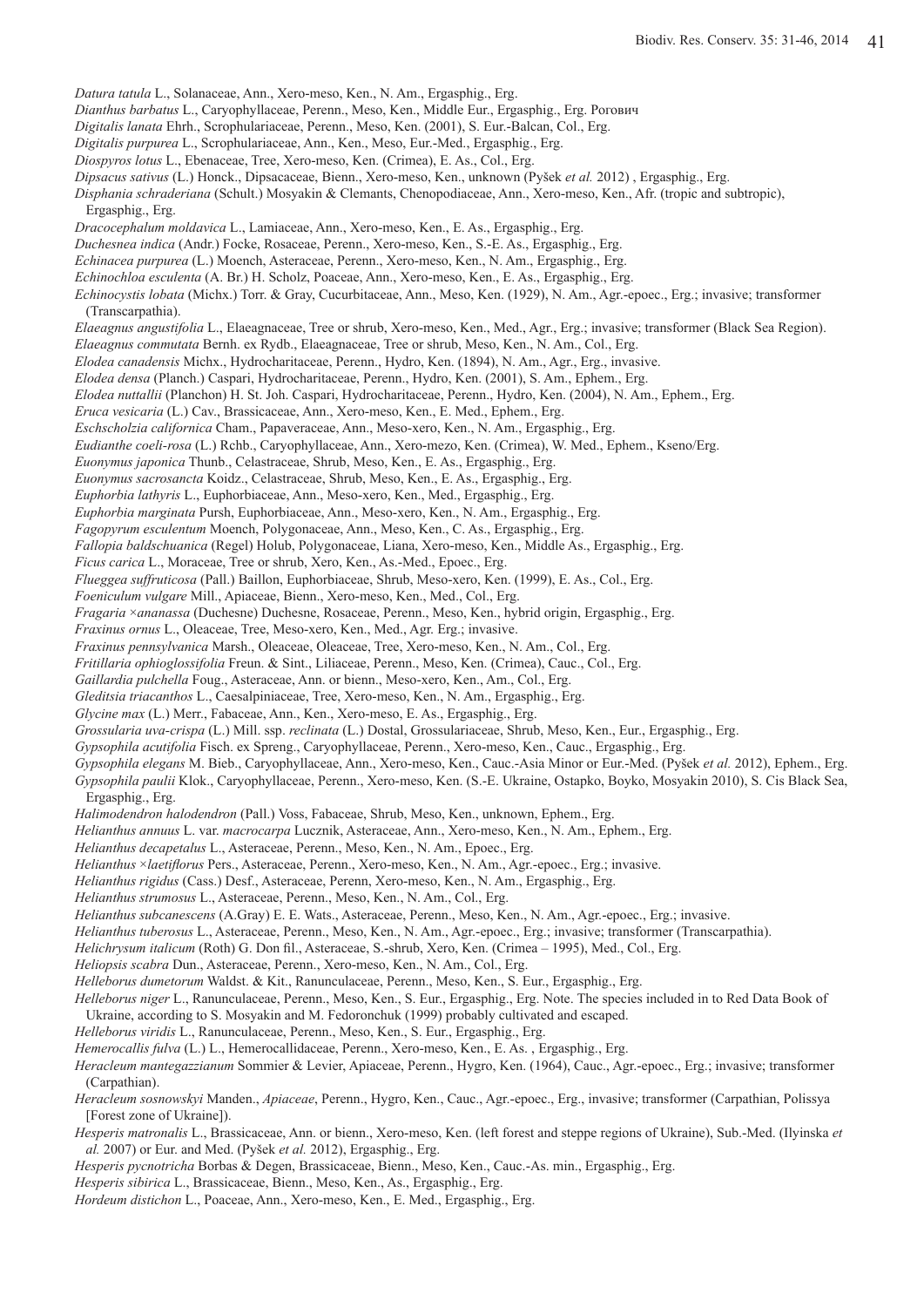*Hordeum jubatum* L., Poaceae, Ann., Meso-xero, Ken., N. Am., Ephem., Erg.

*Hordeum vulgare* L., Poaceae, Ann., Xero-meso, Ken., As., Ergasphig., Erg.

*Humulus japonicus* Siebold & Zucc., Cannabaceae, Liana, Meso, Ken. (2002), E. As., Ergasphig., Erg.

*Hypericum calycinum* L., Hypericaceae, Shrub, Xero-meso, Ken., E. Med., Ergasphig., Erg.

- *Hyssopus officinalis* L., Lamiaceae, Perenn., Xero-meso, Ken., Med., Ergasphig., Erg.
- *Iberis amara* L., Brassicaceae, Ann., Xero-meso, Ken., Med. (Protopopova, 1991), Ergasphig., Erg.
- *Iberis pinnata* L., Brassicaceae, Ann., Xero, Ken., W. Med., Ergasphig., Erg.
- *Iberis umbellata* L., Brassicaceae, Ann. or bienn., Xero-meso, Ken., Med., Ergasphig., Erg.
- *Impatiens balfourii* Hook. f., Balsaminaceae, Ann., Meso, Ken. (2013), W. Hymal., Ephem., Erg.
- *Impatiens glandulifera* Royle, Balsaminaceae, Ann., Hydro-meso, Ken. (1939), S.-E. As., Agr.-epoec., Erg.; invasive; transformer (Transcarpathia).
- *Ipomoea purpurea* (L.) Roth, Convolvulaceae, Ann., Xero-meso, Ken., Trop. Am., Ergasphig., Erg.
- *Iris* ×*germanica* L., Iridaceae, Perenn., Meso, Ken. (Crimea), hybrid or Eur.-As. (Pyšek *et al.* 2012), Col., Erg.
- *Iris musulmanica* Fomin, Iridaceae, Perenn., Meso, Ken., Cauc. or Eur. (Bagrikova 2013), Ergasphig., Erg.
- *Iris pallida* Lam., Iridaceae, Perenn., Meso, Ken., Med., Ergasphig., Erg.
- *Iva xanthiifolia* Nutt., Asteraceae, Perenn., Xero-meso, Ken. (1842), N. Am., Epoec., Erg.; invasive.
- *Jasminum nudiflorum* Lindl., Oleaceae, Shrub, Xero-meso, Ken., E. As., Ergasphig., Erg.
- *Jasminum officinale* L., Oleaceae, Shrub, Meso, Ken., E. Med., Ergasphig., Erg.
- *Juglans cinerea* L., Juglandaceae, Tree, Meso, Ken., N. Am., Ergasphig., Erg.
- *Juglans mandshurica* Maxim., Juglandaceae, Tree, Meso, Ken., As., Ergasphig., Erg.
- *Juglans nigra* L., Juglandaceae, Tree, Meso, Ken., N. Am., Ergasphig., Erg.
- *Juglans regia* L., Juglandaceae, Tree, Meso, Ken., Balcan-C. As., Ergasphig., Erg.
- *Kali collina* (Pall.) Akhani & E. H. Roalson, Chenopodiaceae, Ann., Xero, Ken., Tur., Ergasphig., Erg.
- *Kochia scoparia* (L.) Schrad., Chenopodiaceae, Ann., Meso-xero, Ken., Iran.-Tur., Ergasphig., Erg.
- *Koelreuteria paniculata* Laxm., Sapindaceae, Tree or shrub, Meso, Ken. (Crimea), E. As., Col., Erg.
- *Laburnum anagyroides* Medik., Fabaceae, Trees or shrub, Xero-meso, Ken., S. Eur., Ergasphig., Erg.
- *Lactuca sativa* L., Asteraceae, Bienn., Meso, Ken., unknown (Pyšek *et al.* 2012), Ergasphig., Erg.
- *Lagurus ovatus* L., Poaceae, Ann., Xero, Ken. (Crimea), Med. (Pyšek *et al.* 2012), Ephem., Kseno./Erg.
- *Lallemantia iberica* (М. Bieb.) Fisch. & C. A. Mey., Lamiaceae, Ann., Meso-xero, Ken., W. As., Ergasphig., Erg.
- *Lamprocapnos spectabilis* (L.) Fukuhara (Fumariaceae), Perenn., Meso, Ken., E. As. (Mayorov *et al.* 2012), Ergasphig., Erg.
- *Lathyrus odoratus* L., Fabaceae, Ann., Xero-meso, Ken., Med., Ergasphig., Erg.
- *Lathyrus sativus* L., Fabaceae, Ann., Xero-meso, Ken., Med., Ergasphig., Erg.
- *Laurocerasus officinalis* M. Roem., Rosaceae, Tree or shrub, Xero-meso, Ken., Med.-Iran.-Tur., Agr., Erg.
- *Laurus nobilis* L., Lauraceae, Tree or shrub, Xero-meso, Ken., Med., Ergasphig., Erg.
- *Lavandula angustifolia* Mill., Lamiaceae, Perenn., Xero-meso, Ken., Med. (Pyšek *et al.* 2012), Ergasphig., Erg.
- *Lavatera trimestris* L., Malvaceae, Ann., Xero-meso, Ken., Med., Ergasphig., Erg.
- *Lens culinaris* Medik., Fabaceae, Ann., Meso, Ken., unknown (Pyšek *et al.* 2012), Ergasphig., Erg.
- *Lepidium sativum* L., Brassicaceae, Ann., Meso, Ken., Med., Ergasphig., Erg.
- *Levisticum officinale* W. D. J. Koch, Apiaceae, Perenn., Xero-meso, Ken., E. Med., Ergasphig., Erg.
- *Leucanthemum maximum* (Ramond) DC., Asteraceae, Perenn., Xero-meso, Ken., W. Eur., Ergasphig., Erg.
- *Lilium monadelphum* M. Bieb., Liliaceae, Perenn., Xero-meso, Ken. (Crimea), Cauc., Ephem., Erg.
- *Linaria bipartita* (Vent.) Willd., Scrophulariaceae, Ann., Xero-meso, Ken., Med., Ergasphig., Erg.
- *Linaria incarnata* (Vent.) Spreng., Scrophulariaceae, Ann., Xero-meso, Ken., Med., Ergasphig., Erg.
- *Linum grandiflorum* Desf., Linaceae, Ann., Meso-xero, Ken., N. Afr., Col., Erg.
- *Linum usitatissimum* L., Linaceae, Ann., Meso-xero, Ken., unknown, Ephem., Erg.
- *Lobularia maritima* (L.) Desv., Brassicaceae, Ann., Meso-xero, Ken., Med., Ergasphig., Erg.
- *Lolium multiflorum* Lam., Poaceae, Ann. or bienn., Meso, Ken., Med.-Iran.-Tur., Epoec., Erg.
- *Lonicera caprifolium* L., Caprifoliaceae, Liana, Xero-meso, Ken., Med., Ergasphig., Erg.
- *Lonicera etrusca*, Caprifoliaceae, Shrub, Xero-meso, Ken., Med., Agr. (Crimea), Erg.
- *Lonicera standishii* Jacq., Caprifoliaceae, Shrub, Xero-meso, Ken. (Crimea), As., Col., Erg.
- *Lonicera tatarica* L., Caprifoliaceae, Shrub or tree, Meso, Ken., As., Ergasphig., Erg.
- *Lunaria annua* L., Brassicaceae, Ann., Xero-meso, Ken., S. Eur., Ergasphig., Erg.
- *Lupinus luteus* L., Fabaceae, Ann., Meso, Ken., W. Med., Ergasphig., Erg.
- *Lupinus perennis* L., Fabaceae, Perenn., Meso, Ken. N. Am., Ephem., Erg.
- *Lupinus polyphyllus* Lindl., Fabaceae, Perenn., Meso, Ken., N. Am., Agr.-epoec., Erg.; invasive.
- *Lychnis chalcedonica* L., Caryophyllaceae, Perenn., Meso, Ken., As., Ergasphig., Erg.
- *Lycium barbatum* L., Solanaceae, Shrub, Meso-xero, Arch., E. As., Epoec., Erg.
- *Lycopersicon esculentum* Mill. s.l., Solanaceae, Ann., Meso, Ken., S. Am., Ergasphig., Erg.
- *Maclura pomifera* (Rafin.) Schneid., Moraceae, Tree, Meso, Ken. (Crimea), N. Am., Col., Erg.
- *Mahonia aquifolium* (Pursh) Nutt., Berberidaceae, Shrub, Xero-meso, Ken., N. Am., Agr. (Polissya [Forest zone of Ukraine], Crimea),
- Erg.
- *Malope trifida* Cav., Malvaceae, Ann., Xero-meso, Ken., Med., Ergasphig., Erg.
- *Malus domestica* Borkh., Rosaceae, Tree, Meso, Ken., unknown, Ergasphig., Erg.
- 
- *Malva mauritiana* L., Malvaceae, Bienn., Xero-meso, Ken., Med., Epoec., Erg.
- *Malva moschata* L., Malvaceae, Perenn., Xero-meso, Ken., Med. or As. min. (Protopopova 1991), Ergasphig., Erg.
- *Malva verticillata* L., Malvaceae, Ann., Xero-meso, Ken., As., Ephem., Erg.
- *Matthiola bicornis* (Sibth. & Smith) DC., Brassicaceae, Ann. or bienn., Xero-meso, Ken., Med., Ergasphig., Erg.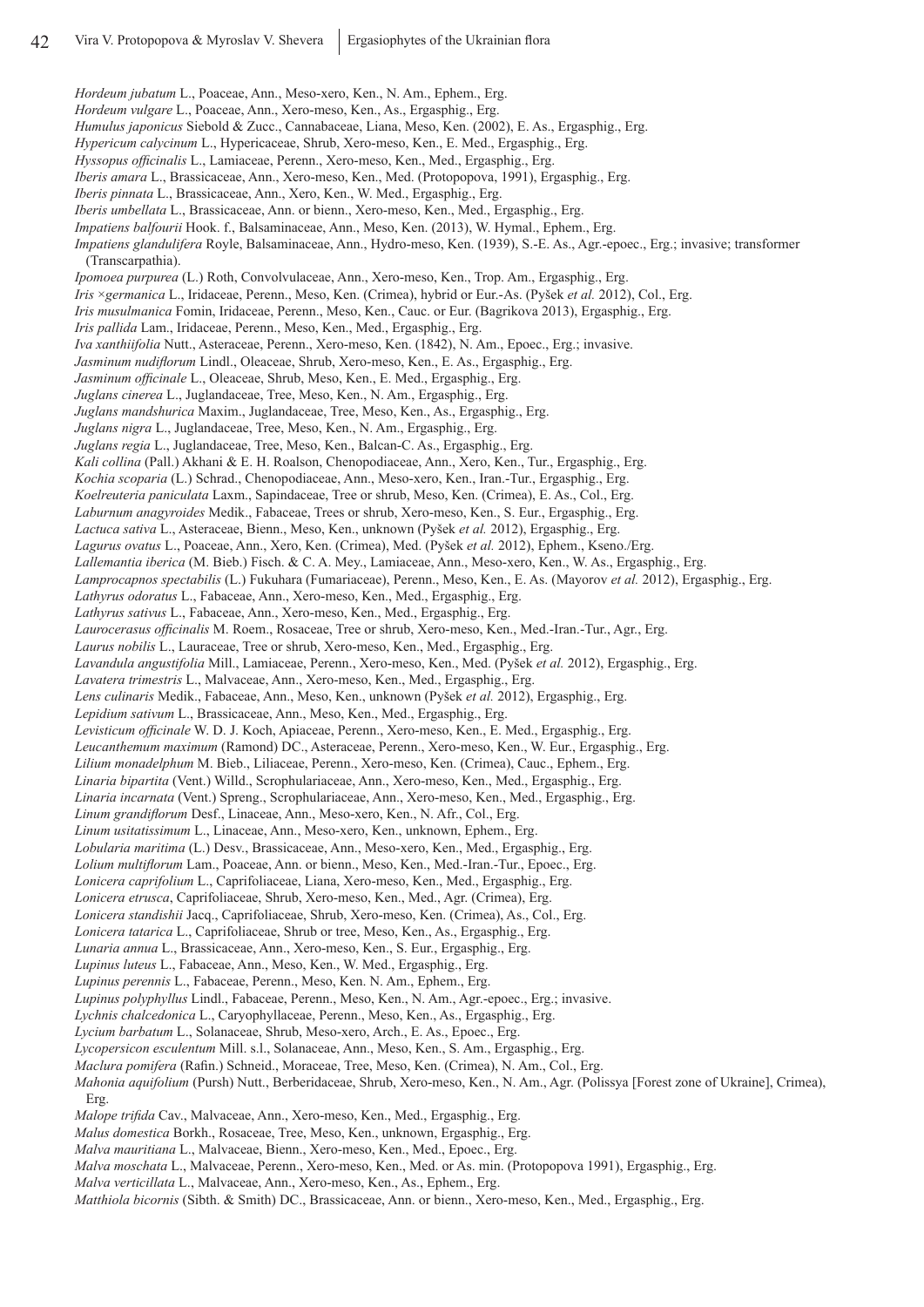*Matthiola incana* (L.) R. Br., Brassicaceae, Ann. or bienn., Meso, Ken., S. Eur., Ergasphig., Erg.

- *Matthiola longipetala* (Vent.) DC., Brassicaceae, Ann., Xero-meso, Ken., Med., Ergasphig., Erg.
- *Medicago sativa* L., Fabaceae, Perenn., Xero-meso, Ken., E. Med., Epoec., Erg.
- *Melissa officinalis* L., Lamiaceae, Perenn., Xero-meso, Ken., Med., Ergasphig., Erg.
- *Melo sativus* Sager. ex M. Roem., Cucurbitaceae, Ann., Xero-meso, Ken., Med., Ergasphig., Erg.
- *Mentha* ×*gracilis* Sole, Lamiaceae, Perenn., Meso, Ken., hybrid origin, Ephem., Erg.
- *Mentha* ×*piperita* L., Lamiaceae, Perenn., Meso, Ken., hybrid origin, Ephem., Erg.
- *Mentha spicata* L., Lamiaceae, Perenn., Hygro, Ken., Med., Ergasphig., Erg.
- *Mimulus guttatus* DC., Scrophulariaceae, Perenn., Meso, Ken., N. Am., Ergasphig., Erg.
- *Miscanthus sinensis* Anderson, Poaceae, Perenn., Xero-meso, Ken., E. As., Ergasphig., Erg.
- *Molucella laevis* L., Lamiaceae, Ann., Xero-meso, Ken., Med.-Iran.-Tur., Ergasphig., Erg.
- *Morus alba* L., Moraceae, Tree, Xero-meso, Ken., E. As., Ergasphig., Erg.
- *Morus nigra* L., Moraceae, Tree, Xero-meso, Ken., As., Ergasphig., Erg.
- *Morus rubra* L., Moraceae, Tree, Xero-meso, Ken. (Crimea), N.Am., Col., Erg.
- *Myrrhis odorata* (L.) Scop., Apiaceae, Perenn., Meso, Ken., W. Eur., Ergasphig., Erg.
- *Narcissus poëticus* L., Amaryllidaceae, Perenn., Xero-meso, Ken., Med. (Pyšek *et al.* 2012) or Eur. (Mayorov *et al.* 2012), Ergasphig., Erg.
- *Narcissus pseudonarcissus* L., Amaryllidaceae, Perenn., Xero-meso, Ken., W. Eur., Ergasphig., Erg.
- *Nicandra physalodes* (L.) Gaertn., Solanaceae, Ann., Xero-meso, Ken. (1855), S. Am., Ergasphig., Erg.
- *Nicotiana alata* Link & Otto, Solanaceae, Ann., Meso, Ken., S. Am., Ergasphig., Erg.
- *Nicotiana tabacum* L., Solanaceae, Ann., Meso, Ken, Trop. Am.., Ergasphig., Erg.
- *Nicotiana rustica* L., Solanaceae, Ann., Meso, Ken (1869), N. Am.., Ergasphig., Erg.
- *Nigella sativa* L., Ranunculaceae, Ann., Xero-meso, Ken., Med., Ergasphig., Erg.
- *Oenothera glazioviana* Michelii, Onagraceae, Bienn., Xero-meso, Ken., N. Am., Ergasphig., Erg.
- *Oenothera suaveolens* Desf., Onagraceae, Bienn., Xero-meso, Ken., unknown, Ergasphig., Erg.
- *Olea europaea* L., Oleaceae, Tree or shrub, Meso-xero, Ken., E. Med., Ergasphig., Erg.
- *Omphalodes linifolia* (L.) Moench, Boraginaceae, Ann., Xero-meso, Ken., Med., Ergasphig., Erg.
- *Omphalodes verna* Moench, Boraginaceae, Perenn., Xero-meso, Ken., Med., Epoec., Erg.
- *Onobrychis viciifolia* Scop., Fabaceae, Perenn., Xero-meso, Ken., S. Eur., Ephem., Erg.
- *Opuntia fragilis* (Nutt.) Haw., Cactaceae, Perenn, Xero, Ken. (Crimea), C. Am., Agr., Erg.
- *Opuntia humifusa* (RAfr.) RAfr., Cactaceae, Perenn., Xero, Ken. (Crimea 2004), N. Am., Ergasphig., Erg.
- *Opuntia lindheimeri* Engel., Cactaceae, Perenn., Xero, Ken. (Crimea), N. Am., Agr., Erg.
- *Opuntia phaeocantha* Engelm., Cactaceae, Perenn., Xero, Ken. (Crimea 2004), N. Am., Ergasphig., Erg.
- *Opuntia tortispina* Engelm., Cactaceae, Perenn., Xero, Ken. (Crimea 2004), N. Am., Ergasphig., Erg.
- *Opuntia vulgaris* Mill., Cactaceae, Perenn., Xero, Ken. (Crimea 2004), S. Am., Agr., Erg.
- *Ornithogalum kochii* Parl., Hyacinthaceae, Perenn., Xero, Ken. (forest and forest-steppe regions of Ukraine), N. Pann., Ergasphig., Erg.
- *Ornithopus sativus* Brot., Fabaceae, Ann., Xero-meso, Ken., Med., Ergasphig., Erg.
- *Padus serotina* (Ehrh.) Ag., Rosaceae, Shrub, Xero-meso, Ken., N. Am., Agr., Erg.
- *Padus virginiana* (L.) Roem., Rosaceae, Tree, Xero-meso, Ken., N. Am., Ergasphig., Erg.
- *Panicum miliaceum* L., Poaceae, Ann., Xero-meso, Ken., S.-E. As., Ergasphig., Erg.
- *Papaver somniferum* L., Papaveraceae, Ann., Xero-meso, Ken., Med., Ergasphig., Erg.
- *Parthenocissus inserta* (A. Kern.) Fritsch, Vitaceae, Liana, Meso, Ken., N. Am., Agr.-Epoec., Erg.
- *Parthenocissus quinquefolia* (L.) Planch., Vitaceae, Liana, Meso, Ken., N.Am., Col., Erg.
- *Pastinaca sativa* L., Apiaceae, Bienn., Meso, Ken., Eur.-As., Ephem., Erg.
- *Persicaria orientalis* (L.) Spach, Polygonaceae, Ann., Meso, Ken., S.-E. As., Ergasphig., Erg.
- *Petrorhagia saxifraga* (L.) Link, Caryophyllaceae, Ann., Xero, Ken., Med., Ergasphig., Erg.
- *Petrosedum rupestre* (L.) Grulich, Crassulaceae, Perenn., Xero, Ken., Cauc., Ergasphig., Erg.
- *Petroselinum crispum* (Mill.) A. W. Hill, Apiaceae, Ann., Xero-meso, Ken., Med., Ergasphig., Erg.
- *Petunia* ×*atkinsiana* D. Don ex Loudon, Solanaceae, Ann., Meso, Ken., hybrid or unknown (Pyšek *et al.* 2012), Ergasphig., Erg.
- *Phacelia tanacetifolia* Benth., Hydrophyllaceae, Ann., Xero-meso, Ken., N. Am., Ergasphig., Erg.
- *Phalaris canariensis* L., Poaceae, Ann., Xero-meso, Ken., Med., Ephem., Erg.
- *Phalaris minor* Retz., Poaceae, Ann., Xero-meso, Ken., Med., Ephem., Kseno./Erg.
- *Phaseolus vulgaris* L., Fabaceae, Ann., Meso, Ken., S. Am., Ergasphig., Erg.
- *Phellodendron amurense* Rupr., Rutaceae, Tree, Meso, Ken, E. As., Ergasphig., Erg.
- *Phlox paniculata* L., Polemoniaceae, Perenn., Xero-meso, Ken., N. Am., Ergasphig., Erg.
- *Phlox subulata* L., Polemoniaceae, Perenn., Xero, Ken., N. Am., Ergasphig., Erg.
- *Physalis ixocarpa* Brot. ex Hornem., Solanaceae, Ann., Meso, Ken., N. Am., Ergasphig., Erg.
- *Physocarpus opulifolius* (L.) Maxim., Rosaceae, Shrub, Xero-meso, Ken., N. Am., Ergasphig., Erg.
- *Phytolacca americana* L., Phytolaccaceae, Perenn., Xero-meso, Ken., N. Am., Ergasphig., Erg.
- *Pimpinella anisum* L., Apiaceae, Ann., Xero-meso, Ken., E. Med., Ergasphig., Erg.
- *Pinus banksiana* Lamb., Pinaceae, Tree, Xero, Ken., N. Am., Ergasphig., Erg.
- *Pinus strobus* L., Pinaceae, Trees, Xero, Ken., N. Am., Ergasphig., Erg.
- *Pistia stratiotes* L., Araceae, Perenn., Hydro, Ken., Afr., Ephem., Erg.
- *Pisum arvense* L., Fabaceae, Ann., Xero-meso, Ken., unknown (Pyšek *et al.* 2012), Cauc. (Protopopova 1991), Ergasphig., Erg.
- *Pisum sativum* L., Fabaceae, Ann., Meso, Ken., S. Eur., Ergasphig., Erg.
- *Platanus ×hispanica* Mill. ex Muenchh., Platanaceae, Tree, Xero-meso, Ken. (Crimea), hybrid origin, Col., Erg.
- *Platycladus orientalis* (L.) Franco, Cupressaceae, Tree or shrub, Xero-meso, Ken., E. As., Ergasphig., Erg.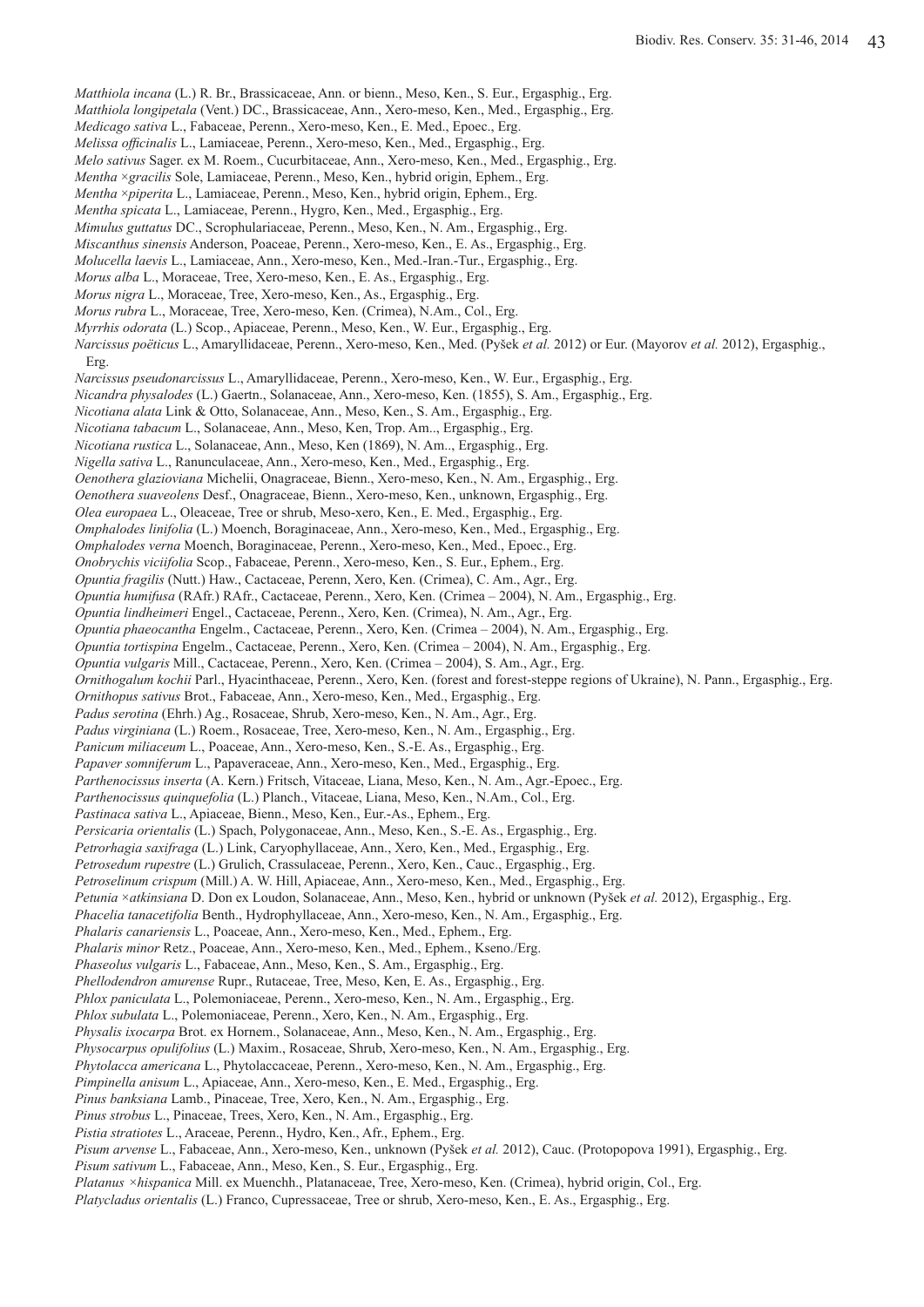*Polygala caucasica* Rupr., Polygalaceae, Perenn., Meso, Ken. (Crimea – 1981), Cauc., Col., Erg.

- *Polygonum pensylvanicum* L., Polygonaceae, Ann., Meso, Ken. (1998), N. Am., Ergasphig., Erg.
- *Populus balsamifera* L., Salicaceae, Tree, Meso, Ken., N. Am., Ergasphig., Erg.
- *Populus* ×*canadensis* Moench, Salicaceae, Tree, Meso, Ken., hybrid origin, Ergasphig., Erg.
- *Populus laurifolia* Ledeb., Salicaceae, Tree, Meso, Ken., C. As., Ergasphig., Erg.
- *Populus simonii* Carr., Salicaceae, Tree, Meso, Ken., E. As., Ergasphig., Erg.
- *Portulaca grandiflora* Hook., Portulacaceae, Ann., Xero-meso, Ken., S. Am., Ergasphig., Erg.

*Portulaca oleracea* L. ssp. *sativa* (Haw.) Schuebl. & G. Martens, Portulacaceae, Ann., Xero-meso, Ken., Med. (Pyšek *et al.* 2012), Ergasphig., Erg.

- *Prunus cerasifera* Ehrh., Rosaceae, Tree or shrub, Xero-meso, Ken., Med., Ergasphig., Erg.
- *Prunus divaricata* Ledeb., Rosaceae, Tree or shrub, Xero-meso, Ken., As., Ergasphig., Erg.
- *Prunus domestica* L., Rosaceae, Tree or shrub, Xero-meso, Ken., hybrid (Tzvelev 2001), Ergasphig., Erg.
- *Prunus insititia* L., Rosaceae, Shrub or tree, Xero-meso, Ken., As., Ergasphig., Erg.,
- *Ptelea trifoliata* L., Rutaceae, Tree, Meso, Ken., N. Am., Ergasphig., Erg.
- *Pueraria lobata* (Willd.) Ohwi, Fabaceae, Shrub, Meso, Ken. (Crimea), S.-E. As., Col., Erg.
- *Pyracantha rogersiana* (A. B. Jacks.) Bean., Rosaceae, Shrub, Meso, Ken. (Crimea), As., Col., Erg.
- *Pyrethrum cinerariifolium* Trev., Asteraceae, Perenn., Xero-meso, Ken., Balcan., Ergasphig., Erg.
- *Pyrethrum macrophyllum* (Waldst. & Kit.) Willd., Asteraceae, Perenn., Meso, Ken., E. Med., Ergasphig., Erg.
- *Pyrethrum partheniifolium* Willd., Asteraceae, Perenn., Meso-xero, Ken., Med.-Iran.-Tur., Ergasphig., Erg.
- *Pyrethrum parthenium* (L.) Smith, Asteraceae, Perenn., Meso-xero, Ken., W. Eur., Ergasphig., Erg.
- *Pyrus communis* L., Rosaceae, Tree, Meso, Ken., unknown (Pyšek *et al.* 2012) or As. (Bagrikova 2013), Agr., Erg./Kseno.
- *Quercus ilex* L., Fagaceae, Tree, Meso-xero, Ken. (Crimea), Med., Ergasphig., Erg.
- *Quercus palustris* Moench, Fagaceae, Tree, Meso, Ken., N. Am., Agr., Erg.
- *Quercus rubra* L., Fagaceae, Tree, Meso, Ken., N. Am., Agr., Erg.; invasive.
- *Raphanus sativus* L., Brassicaceae, Ann. or bienn., Xero-meso, Ken., Med., Ergasphig., Erg.
- *Reynoutria* ×*bohemica* Chrtek & Chrtkova, Polygonaceae, Perenn., Meso, Ken., hybrid origin, Epoec., Erg.; invasive.
- *Reynoutria japonica* Houtt., Polygonaceae, Perenn., Meso, Ken. (1929), E. As., Agr.-epoec., Erg.; invasive; transformer (Transcarpathia).
- *Reynoutria sachalinensis* (Fr. Schmidt) Nakai, Polygonaceae, Perenn., Meso, Ken. (1929), E. As., Col., Erg.
- *Rhamnus alaternus* L., Rhamnaceae, Shrub, Xero-meso, Ken., Med., Agr., Erg.; invasive; transformer (Crimea).
- *Rhus typhina* L., Anacardiaceae, Tree, Xero, Ken., N. Am., Ergasphig., Erg.
- *Ribes aureum* Pursh, Grossulariaceae, Shrub, Meso, Ken., N. Am., Ergasphig., Erg.
- *Ribes rubrum* L., Grossulariaceae, Shrub, Meso, Ken., W. Eur., Ergasphig., Erg.
- *Ribes spicatum* E. Robson, Grossulariaceae, Shrub, Meso, Ken. (Crimea) / natural species in Ukraine, Eur.-As. (Pyšek *et al.* 2012) or Eur. (Bagrikova 2013), Col., Erg.
- *Ricinus communis* L., Euphorbiaceae, Ann., Meso, Ken., Afr., Ergasphig., Erg.
- *Robinia hispida* L., Fabaceae, Shrub, Xero-meso, Ken., N. Am., Col., Erg.
- *Robinia pseudoacacia* L., Fabaceae, Tree, Xero-meso, Ken., N. Am., Epoec., Erg.; invasive.
- *Rosa alba* L., Rosaceae, Shrub, Xero-meso, Ken., hybrid origin, Ergasphig., Erg.
- *Rosa centifolia* L., Rosaceae, Shrub, Xero-meso, Ken., hybrid origin, Ergasphig., Erg.
- *Rosa multiflora* Thunb., Rosaceae, Shrub, Xero-meso, Ken., E. As., Ergasphig., Erg.
- *Rosa rugosa* Thunb., Rosaceae Shrub, Xero-meso, Ken., E. As., Col., Erg.
- *Rosmarinum officinalis* L., Lamiaceae, S.-shrub, Meso-xero, Ken., Med., Ergasphig., Erg.
- *Rubia tinctorum* L., Rubiaceae, Perenn., Meso-xero, Ken., Med.-Iran.-Tur., Col., Erg.
- *Rubus idaeus* L., Rosaceae, Shrub, Meso, Ken. (Crimea)/natural species in Ukraine, Eur., Agr., Erg.
- *Rubus laciniatus* Willd., Rosaceae, Shrub, Meso, Ken. (2013), unknown (Pyšek et al., 2012), Col., Erg.
- *Rubus macrophyllus* Weihe & Nees, Rosaceae, Shrub, Meso, Ken. (S.-E. of Ukraine, Ostapko, Boyko, Mosyakin 2010), C. Eur. (Krassovskaya 2001), Col., Kseno-Erg.
- *Rudbeckia bicolor* Nutt., Asteraceae, Perenn., Meso, Ken., N. Am., Ergasphig., Erg.
- *Rudbeckia hirta* L., Asteraceae, Ann. or bienn., Xero-meso, Ken., N. Am., Col., Erg.

*Rudbeckia laciniata* L., Asteraceae, Bienn., Hygro-meso, Ken., N. Am., Agr.-epoec., Erg.; invasive; transformer (Transcarpathia, Bukobinian Cis Carpathian).

- *Rumex patientia* L., Polygonaceae, Perenn., Xero-meso, Ken., Med., Ergasphig., Erg.
- *Sagittaria platyphylla* (Engelm.) J. G. Smith, Alismataceae, Perenn., Meso-hygro, Ken. (1982), N. Am., Ergasphig., Erg.
- *Salix babylonica* L., Salicaceae, Tree, Meso, Ken., C.-E. As., Ephem., Erg.
- *Salix fragilis* L., Salicaceae, Trees, Meso, Arch., As. min., Agr., Erg.; invasive; transformer (central regions of Ukraine).
- *Salvia officinalis* L., Lamiaceae, Perenn., Xero-meso, Ken., Med., Ergasphig., Erg.
- *Salvia splendens* Ker Gawl., Lamiaceae, Perenn., Xero, Ken., S. Am., Ephem., Erg.
- *Sambucus racemosa* L., Sambucaceae, Shrub or tree, Meso, Ken., W. Eur., Ergasphig., Erg.
- *Santolina chamaecyparissus* L., Asteraceae, Shrub, Meso-xero, Ken., Med., Ergasphig., Erg.
- *Santolina virens* Mill., Asteraceae, Shrub, Meso-xero, Ken., S. Eur., Ergasphig., Erg.
- *Saponaria officinalis* L., Caryophyllaceae, Perenn., Xero-meso, Ken., Med., Agr.-epoec., Erg.
- *Satureja hortensis* L., Lamiaceae, Ann., Xero-meso, Ken., Med. (Protopopova 1991) or Cauc.As. Min. (Mayorov *et al.* 2012), Ephem., Erg.
- *Scolymus maculatus* L., Asteraceae, Ann., Xero, Ken., Med., Ergasphig., Erg.
- *Scorzonera hispanica* L., Asteraceae, Perenn., Xero-meso, Ken., Balcan., Ergasphig., Erg.
- *Secale cereale* L., Poaceae, Ann., Xero-meso, Arch., E. Med., Ergasphig., Erg.
- *Sedum spurium* М. Bieb., Crassulaceae, Perenn., Xero-meso, Ken., Cauc.-As. min., Ergasphig., Erg.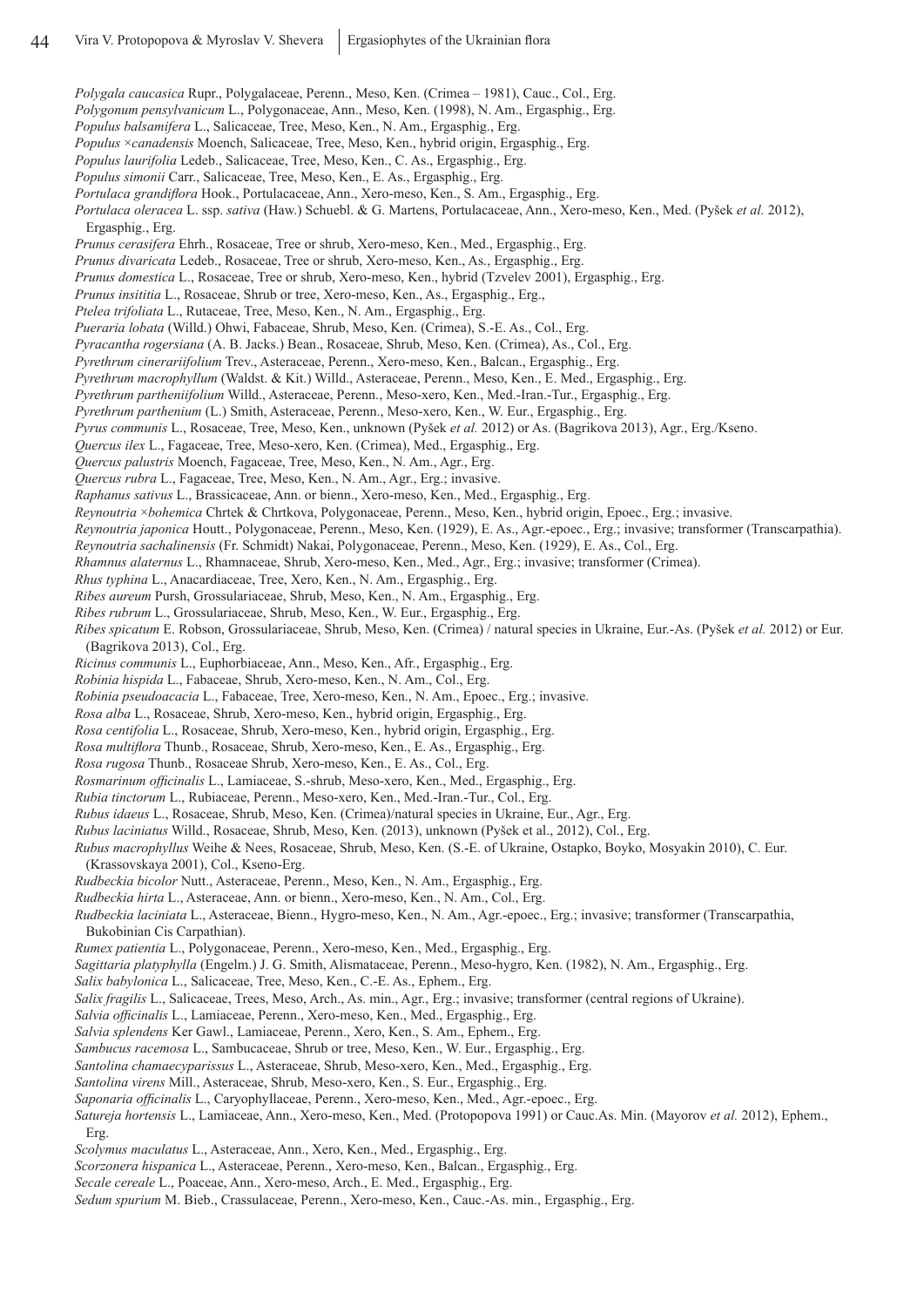*Sempervivum tectorum* L., Crassulaceae, Perenn., Meso-xero, Ken., Middle Eur. (mount.), Ergasphig., Erg.

- *Senecio cineraria* DC., Asteraceae, Perenn., Xero, Ken., W. Med., Agr., Erg.
- *Setaria italica* (L.) P. Beauv., Poaceae, Ann., Xero-meso, Ken., As., Ergasphig., Erg.
- *Sicyos angula* L., Cucurbitaceae, Ann., Meso, Ken., N. Am., Agr., Erg.
- *Sida hermaphrodita* (L.) Rusby, Malvaceae, Perenn., Xero, Ken. (Crimea), N. Am., Ephem., Erg.
- *Silene armeria* L., Caryophyllaceae, Ann., Xero-meso, Ken., Med., Ergasphig., Erg.
- *Silene pendula* L., Caryophyllaceae, Ann., Xero-meso, Ken., Med., Ergasphig., Erg.
- *Silphium perfoliatum* L., Asteraceae, Perenn., Meso, Ken., N. Am., Col., Erg.
- *Silybum marianum* (L.) Gaertn., Asteraceae, Ann. or bienn., Meso-xero, Ken., Med.-Iran.-Tur., Epoec., Erg.
- *Sinapis alba* L., Brassicaceae, Ann., Xero-meso, Arch., Med.-Iran.-Tur., Epoec., Erg.
- *Sisyrinchium septentrionale* Bicknell, Iridaceae, Perenn., Xero-meso, Ken., N. Am., Agr.-col., Erg.
- *Solanum melongena* L., Solanaceae, Ann., Meso, Ken., As., Ergasphig., Erg.
- *Solanum tuberosum* L., Solanaceae, Perenn., Meso, Ken., S. Am., Ergasphig., Erg.
- *Solidago canadensis* L., Asteraceae, Perenn., Xero-meso, Ken., N. Am., Agr.-epoec., Erg.; invasive; transformer (forest and forest-steppe regions of Ukraine).
- *Solidago graminifolia* (L.) Salisb., Asteraceae, Perenn., Meso, Ken., N. Am., Ergasphig., Erg.
- *Solidago serotinoides* A. & D. Love, Asteraceae, Perenn., Meso, Ken., N. Am., Epoec., Erg.
- *Sophora japonica* L., Fabaceae, Tree, Meso, Ken., E. As., Ergasphig., Erg.
- *Sorghum* ×*almum* Parodi, Poaceae, Perenn., Xero-meso, Ken., hybrid origin, Ergasphig., Erg.
- *Sorghum saccharatum* (L.) Moench, Poaceae, Ann., Xero-meso, Ken., S. As., Ergasphig., Erg.
- *Sorghum sudanense* (Piper) Stapf, Poaceae, Ann., Xero-meso, Ken., Afr., Ergasphig., Erg.
- *Spartium junceum* L., Fabaceae, Shrub, Ken., Xero, Med., Col. Erg.
- *Spinacia oleracea* L., Chenopodiaceae, Ann., Meso, Ken., E. Med., Ergasphig., Erg.
- *Spiraea billardii* Hérincq, Rosaceae, Shrub, Xero-meso, Ken., hybrid origin, Ergasphig., Erg.
- *Spiraea douglasii* Hook., Rosaceae, Shrub, Meso, Ken., N. Am., Ergasphig., Erg.
- *Spiraea japonica* L.f., Rosaceae, Shrub, Meso, Ken., E. As., Ergasphig., Erg.
- *Spiraea salicifolia* L., Rosaceae, Shrub, Xero-meso, Ken., Eur.-As., Ergasphig., Erg.
- *Stachys byzantina* K. Koch, Lamiaceae, Perenn., Xero, Ken., Balcan.-As. Min., Ergasphig., Erg.
- *Symphoricarpos albus* (L.) S. F. Blake, Caprifoliaceae, Shrub, Meso-xero, Ken., N. Am., Ergasphig., Erg.
- *Symphyotrichum laevis* L., Asteraceae, Perenn., Meso, Ken., N. Am., Сol., Erg.
- *Symphyotrichum lanceolatus* Willd., Asteraceae, Perenn., Meso, Ken., N. Am., Сol., Erg.
- *Symphyotrichum novae-angliae* L., Asteraceae, Perenn., Meso, Ken., N. Am., Ergasphig., Erg.
- *Symphyotrichum novi-belgii* L., Asteraceae, Perenn., Meso, Ken., N. Am., Ergasphig., Erg.
- *Symphyotrichum* ×*salignus* Willd., Asteraceae, Perenn., Meso, Ken., hybrid origin, Ephem., Erg.; invasive.
- *Symphyotrichum* ×*versicolor* Willd., Asteraceae, Perenn., Meso, Ken., hybrid origin, Ephem., Erg.
- *Symphytum asperum* Lepech., Boraginaceae, Perenn., Meso, Ken., Cauc.-E. Med., Ergasphig., Erg.
- *Symphytum caucasicum* M. Bieb., Boraginaceae, Perenn., Meso, Ken., Cauc., Сol., Erg.
- *Symphytum peregrinum* Ledeb., Boraginaceae, Perenn., Meso, Ken., Сauc., Ergasphig., Erg.
- *Syringa vulgaris* L., Oleaceae, Shrub, Xero-meso, Ken., S. Eur., Col., Erg.
- *Tagetes erecta* L., Asteraceae, Ann., Meso, Ken., N. Am., Ergasphig., Erg.
- *Tamarix ramosissima* Ledeb., Tamaricaceae, Shrub or tree, Meso-xero, Ken., Middle As., Agr., Erg.
- *Tamarix smyrnensis* Bunge, Tamaricaceae, Shrub, Meso-xero, Ken., As. Min. and Middle, Ergasphig., Erg.
- *Tamarix tetrandra* Pall. ex М. Bieb., Tamaricaceae, Shrub, Meso-xero, Ken. (Cis Black Sea Region), E. Med.-As. Min., Ergasphig., Erg.
- *Thladiantha dubia* Bunge, Cucurbitaceae, Perenn., Meso, Ken., S.-E. As., Col., Erg.
- *Thlaspi perfoliatum* L., Brassicaceae, Ann., Meso, Ken., Med., Ergasphig., Erg.
- *Thuja occidentalis* L., Cupressaceae, Tree, Meso, Ken. N. Am., Ergasphig., Erg.
- *Toxicodendron radicans* (L.) O. Kunze, Anacardiaceae, Liane, Xero-meso, Ken., N. Am., Ergasphig., Erg.
- *Tradescantia virginiana* L., Commelinaceae, Perenn., Hygro-meso, Ken., N. Am., Ergasphig., Erg.
- *Tragopogon porrifolius* L., Asteraceae, Perenn., Xero-meso, Ken., Med., Ergasphig., Erg.
- *Trifolium hybridum* L., Fabaceae, Ann. or bienn., Meso, Ken., unknown, Ergasphig., Erg.
- *Trifolium incarnatum* L., Fabaceae, Ann., Meso, Ken., W. Med., Ergasphig., Erg.
- *Trifolium resupinatum* L., Fabaceae, Ann., Xero-meso, Ken., Med., Ephem., Erg.-kseno.
- *Trifolium sativum* (Schreb.) Crome, Fabaceae, Perenn., Xero-meso, Ken., W.-C. Eur., Ergasphig., Erg.
- *Trigonella caerulea* (L.) Ser., Fabaceae, Ann., Xero-meso, Ken., Med., Ephem., Erg.-kseno.
- *Trigonella foenum-graecum* L., Fabaceae, Ann., Xero-meso, Ken., W. As., Ergasphig., Erg.
- *Triticum aestivum* L., Poaceae, Ann., Xero-meso, Ken., As., Ergasphig., Erg.
- *Triticum durum* Desf., Poaceae, Ann., Xero-meso, Ken., As., Ergasphig., Erg.
- *Tropaeolum majus* L., Tropaeolaceae, Ann., Meso, Ken., S. Am., Ergasphig., Erg.
- *Tropaeolum minus* L., Tropaeolaceae, Ann., Meso, Ken., S. Am., Ergasphig., Erg.
- *Tulipa sylvestris* L., Liliaceae, Perenn., Xero-meso, Ken. (2013), Med., Col., Erg.
- *Ulex europaeus* L., Fabaceae, Shrub, Xero, Ken., C.-W. Eur., Ergasphig., Erg.
- *Ulmus pumila* L., Ulmaceae, Tree, Meso-xero, Ken., As., Epoec., Erg.
- *Verbesina encelioides* (Cav.) Benth. & Hook. f. ex A. Gray, Asteraceae, Ann., Xero, Ken. (1934), N. Am., Epoec., Erg.
- *Veronica filiformis* Smith, Scrophulariaceae, Ann.-bienn., Xero-meso, Ken., Med. (Pyšek *et al.* 2012), Ephem., Erg.-kseno.
- *Viburnum tinus* L., Viburnaceae, Shrub, Xero-meso, Ken., Med., Agr. (Crimea), Erg.
- *Vicia faba* L., Fabaceae, Ann., Meso, Ken., unknown, Ergasphig., Erg.
- *Vicia sativa* L., Fabaceae, Ann., Meso, Ken., Med.-Afr.-As (Pyšek *et al.* 2012), Ephem., Erg.